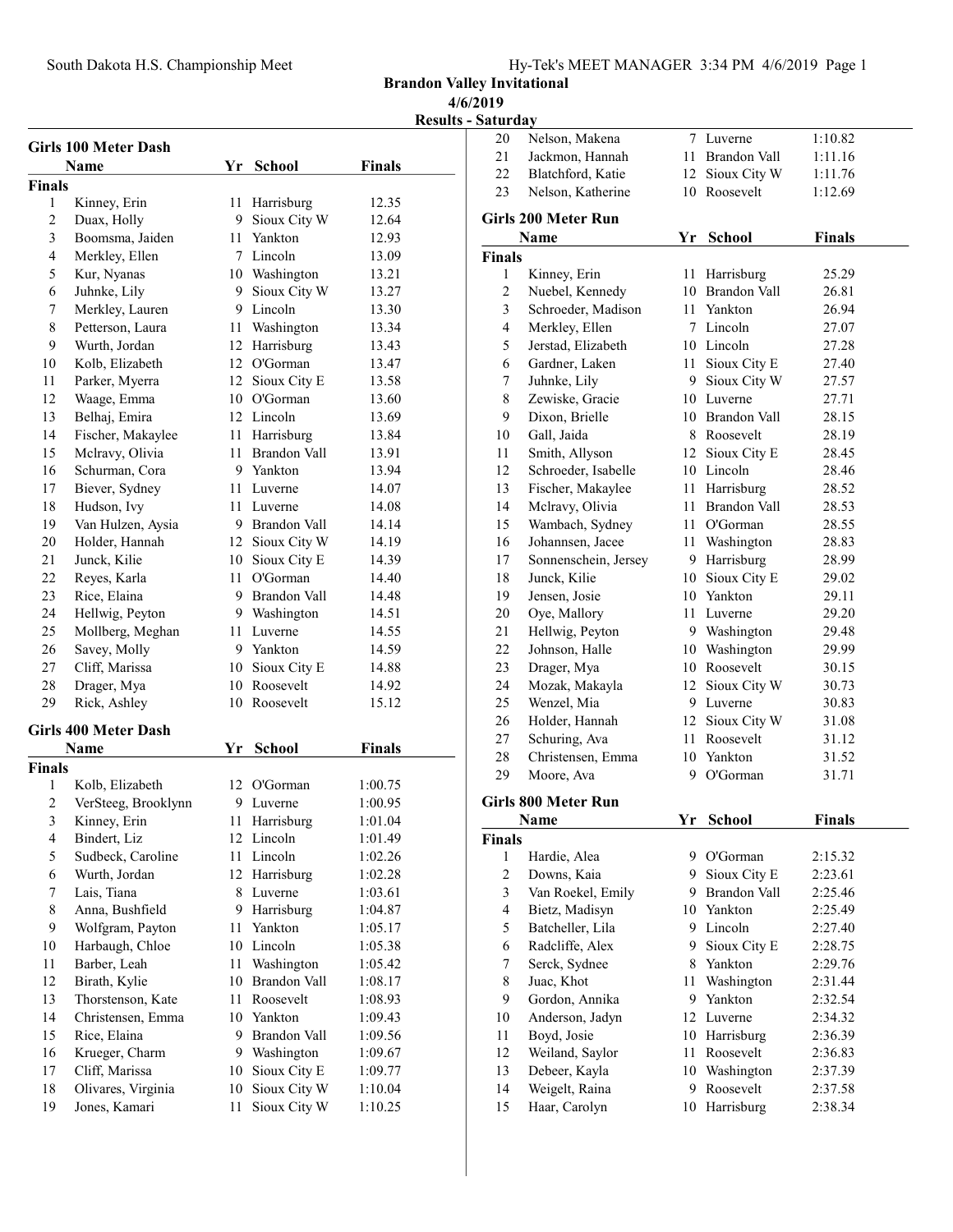| Hy-Tek's MEET MANAGER 3:34 PM 4/6/2019 Page 2 |  |  |  |  |  |
|-----------------------------------------------|--|--|--|--|--|
|-----------------------------------------------|--|--|--|--|--|

Brandon Valley Invitational 4/6/2019

Results - Saturday

|                    | Finals  (Girls 800 Meter Run) |      |                     |               |  |  |  |
|--------------------|-------------------------------|------|---------------------|---------------|--|--|--|
|                    | Name                          |      | Yr School           | Finals        |  |  |  |
| 16                 | Pickering, Megan              | 11 - | <b>Brandon Vall</b> | 2:38.43       |  |  |  |
| 17                 | Honner, Brecli                |      | 10 Harrisburg       | 2:38.45       |  |  |  |
| 18                 | Vavra, Ashton                 | 11 - | O'Gorman            | 2:38.67       |  |  |  |
| 19                 | DeKam, Addalai                |      | 7 Lincoln           | 2:39.45       |  |  |  |
| 20                 | Howard, Danielle              |      | 12 Roosevelt        | 2:40.04       |  |  |  |
| 21                 | Lais, Tiana                   |      | 8 Luverne           | 2:41.28       |  |  |  |
| 22                 | Helt, Sydney                  |      | 9 Sioux City E      | 2:41.78       |  |  |  |
| 23                 | Hericks, Abby                 |      | 10 O'Gorman         | 2:42.33       |  |  |  |
| 24                 | Wagner, Elizabeth             |      | 8 Luverne           | 2:42.38       |  |  |  |
| 25                 | Sprecher, Hannah              |      | 9 Brandon Vall      | 2:44.11       |  |  |  |
|                    | <b>Girls 1600 Meter Run</b>   |      |                     |               |  |  |  |
|                    | Name                          | Yr   | <b>School</b>       | Finals        |  |  |  |
| <b>Finals</b>      |                               |      |                     |               |  |  |  |
| 1                  | Nelson, Tenley                |      | 9 Luverne           | 5:23.27       |  |  |  |
| $\overline{c}$     | Batcheller, Lila              |      | 9 Lincoln           | 5:30.64       |  |  |  |
| 3                  | Downs, Kaia                   | 9.   | Sioux City E        | 5:33.40       |  |  |  |
| 4                  | Simeonova, Radiana            |      | 10 Lincoln          | 5:34.73       |  |  |  |
| 5                  | DeKam, Addalai                |      | 7 Lincoln           | 5:38.81       |  |  |  |
| 6                  | Wells, Lauren                 |      | 12 Brandon Vall     | 5:39.80       |  |  |  |
| 7                  | Moose, Natalie                |      | 10 Brandon Vall     | 5:41.53       |  |  |  |
| 8                  | Boyd, Josie                   |      | 10 Harrisburg       | 5:41.92       |  |  |  |
| 9                  | Wagner, Elizabeth             |      | 8 Luverne           | 5:48.90       |  |  |  |
| 10                 | Bergan, Haley                 |      | 7 Brandon Vall      | 5:48.93       |  |  |  |
| 11                 | Helt, Sydney                  |      | 9 Sioux City E      | 5:53.99       |  |  |  |
| 12                 | DeBates, Jenna                |      | 7 Luverne           | 5:57.50       |  |  |  |
| 13                 | Phillips, Karlee              | 11   | Sioux City E        | 6:01.15       |  |  |  |
| 14                 | Severson, Katelyn             | 11   | Washington          | 6:03.34       |  |  |  |
| 15                 | Thornton, Paige               | 11   | O'Gorman            | 6:06.09       |  |  |  |
| 16                 | Soloman, Hailey               |      | 11 Yankton          | 6:07.75       |  |  |  |
| 17                 | Johnson, Emma                 | 11   | Washington          | 6:09.48       |  |  |  |
| 18                 | Theobald, Maggie              | 10   | O'Gorman            | 6:10.12       |  |  |  |
| 19                 | Fanta, Mary                   |      | 11 Yankton          | 6:10.48       |  |  |  |
| 20                 | Soloman, Brooke               |      | 11 Yankton          | 6:15.75       |  |  |  |
| 21                 | Waltman, Madi                 |      | 9 Washington        | 6:18.26       |  |  |  |
| 22                 | Tekela, Rahwa                 | 10   | Sioux City W        | 8:30.40       |  |  |  |
|                    |                               |      |                     |               |  |  |  |
|                    | Girls 3200 Meter Run          |      |                     |               |  |  |  |
|                    | <b>Name</b>                   | Yr   | <b>School</b>       | <b>Finals</b> |  |  |  |
| <b>Finals</b><br>1 |                               | 9    | Lincoln             | 11:48.08      |  |  |  |
|                    | Derenge, Leah                 |      | <b>Brandon Vall</b> |               |  |  |  |
| $\mathfrak{2}$     | Rief, Allison                 | 12   |                     | 12:00.23      |  |  |  |
| $\mathfrak{Z}$     | Levesque, Analise             |      | 12 Lincoln          | 12:07.32      |  |  |  |
| $\overline{4}$     | Lather, Sydney                | 11   | Washington          | 12:13.91      |  |  |  |
| 5                  | Wentzy, Mia                   | 7    | Brandon Vall        | 12:15.27      |  |  |  |
| 6                  | Wentzy, Katie                 |      | 9 Brandon Vall      | 12:32.20      |  |  |  |
| 7                  | Kolb, Ella                    | 10   | Washington          | 12:32.27      |  |  |  |
| $\,$ $\,$          | Sugrue, George                | 11   | O'Gorman            | 12:45.30      |  |  |  |
| 9                  | Lammers, Katie                | 10   | Sioux City E        | 12:54.25      |  |  |  |
| 10                 | Althoff, Olivia               |      | 12 O'Gorman         | 12:56.62      |  |  |  |
| 11                 | Eidsness, Lauren              | 11   | Yankton             | 12:58.78      |  |  |  |
| 12                 | Houwman, Emma                 |      | 12 Lincoln          | 12:58.79      |  |  |  |
| 13                 | Soloman, Brooke               | 11   | Yankton             | 13:29.97      |  |  |  |
| 14                 | Soloman, Hailey               | 11   | Yankton             | 13:29.98      |  |  |  |

|                | <b>Girls 100 Meter Hurdles</b> |      |                              |                    |
|----------------|--------------------------------|------|------------------------------|--------------------|
|                | Name                           | Yr   | <b>School</b>                | <b>Finals</b>      |
| <b>Finals</b>  |                                |      |                              |                    |
| 1              | Gardner, Laken                 | 11   | Sioux City E                 | 15.56              |
| 2              | Dal, Josephine                 | 12   | Lincoln                      | 16.05              |
| $\mathfrak{Z}$ | Dixon, Brielle                 |      | 10 Brandon Vall              | 16.17              |
| 4              | Larson, Kylie                  | 12   | Harrisburg                   | 16.45              |
| 5              | Oswald, Kelsey                 | 11   | Yankton                      | 16.52              |
| 6              | Fleming, Nadia                 |      | 12 Lincoln                   | 16.79              |
| 7              | Moore, Isabelle                |      | 10 O'Gorman                  | 17.12              |
| 8              | Lul, Nya                       | 10   | Sioux City E                 | 17.23              |
| 9              | Hruby, Lauren                  |      | 9 Harrisburg                 | 17.48              |
| 10             | Johnson, Jesta                 | 12   | Harrisburg                   | 18.09              |
| 11             | Bennett, Taryn                 | 11 - | O'Gorman                     | 19.26              |
| 12             | Simpson, Akia                  | 12   | Sioux City W                 | 19.27              |
| 13             | Burge, Madison                 | 11   | Sioux City W                 | 19.45              |
| 14             | Jarchow, Elise                 | 10   | Luverne                      | 19.82              |
| 15             | Krause, Janai                  | 11   | Roosevelt                    | 20.01              |
| 16             | Beeman, Kate                   | 9.   | Yankton                      | 20.17              |
| 17             | Hemenway, Anaka                | 11   | Roosevelt                    | 20.82              |
| 18             | Ferrell, Gabrielle             | 12   | Luverne                      | 20.96              |
| 19             | Siebenahler, Savannah          |      | 10 Luverne                   | 21.85              |
| 20             | Brown, Hailey                  |      | 10 Lincoln                   | 23.81              |
| 21             | Gafo, Shewit                   | 10   | Sioux City W                 | 28.04              |
| ---            | Madison, Ashlyn                | 10   | Roosevelt                    | DQ                 |
|                |                                |      |                              |                    |
|                | <b>Girls 300 Meter Hurdles</b> |      |                              |                    |
|                | Name                           | Yr   | School                       | <b>Finals</b>      |
| <b>Finals</b>  |                                |      |                              |                    |
| 1              | Dal, Josephine                 |      | 12 Lincoln                   | 46.99              |
| 2              | Rude, Taia                     | 10   | Brandon Vall                 | 47.94              |
| 3              | Oswald, Kelsey                 |      | 11 Yankton                   | 48.07              |
| 4              | Larson, Kylie                  | 12   | Harrisburg                   | 51.17              |
| 5              | Hruby, Lauren                  | 9.   | Harrisburg                   | 51.22              |
| 6              | Feit, Regan                    |      | 10 Luverne                   | 51.87              |
| 7              | Cihak, Jacey                   |      | 10 O'Gorman                  | 52.38              |
| 8              | Ferrell, Gabrielle             |      | 12 Luverne                   | 53.03              |
| 9              | Johannsen, Jacee               | 11   | Washington                   | 53.59              |
| 10             | Timmer, Kaylee                 | 10   | Harrisburg                   | 54.10              |
| 11             | Reck, Gabby                    |      | 11 Washington                | 54.41              |
| 12             | Beeman, Kate                   |      | 9 Yankton                    | 55.87              |
| 13             | Cisar, Hannah                  | 9    | Lincoln                      | 57.45              |
| 14             | Simpson, Akia                  | 12   | Sioux City W                 | 57.94              |
| 15             | Krause, Janai                  | 11   | Roosevelt                    | 58.03              |
| 16             | Madison, Ashlyn                | 10   | Roosevelt                    | 58.67              |
| 17             | Bennett, Taryn                 | 11   | O'Gorman                     | 59.03              |
| 18             | Jarchow, Elise                 | 10   | Luverne                      | 59.41              |
| 19             | Burge, Madison<br>Gafo, Shewit | 11   | Sioux City W<br>Sioux City W | 1:00.36<br>1:02.98 |
| 20             |                                | 10   |                              |                    |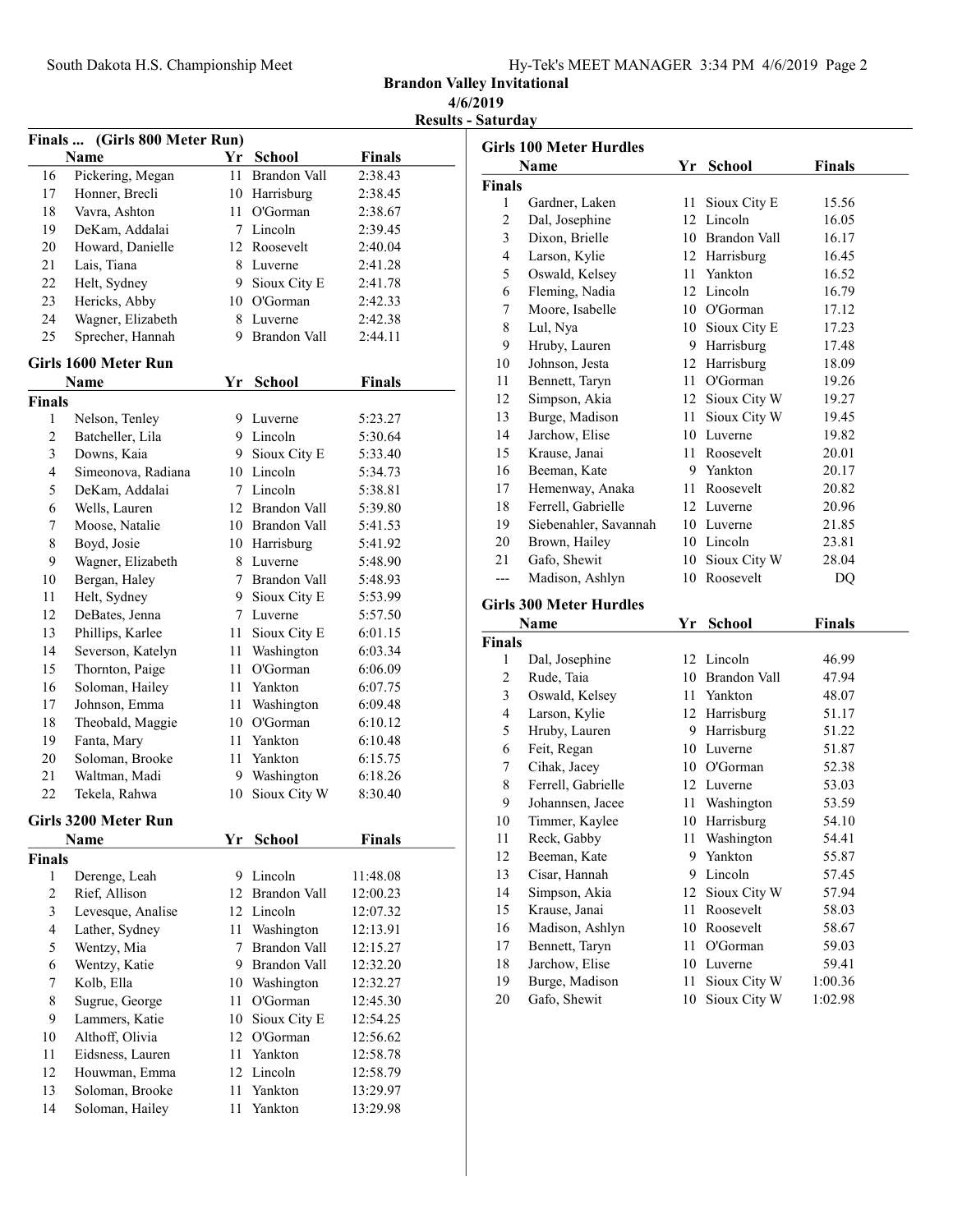South Dakota H.S. Championship Meet Hy-Tek's MEET MANAGER 3:34 PM 4/6/2019 Page 3

1) Sonnenschein, Jersey 9 2) Dierks, Liz 10<br>3) Anna, Bushfield 9 4) Schultz, Mayc

9 Sioux City East A 1:54.47 1) Parker, Myerra 12 2) Hempey, Brylee 9 3) Smith, Allyson 12 4) Vondrak, Kyley 9

Team Relay Finals

3) Nath, Autumn 10 4) VerSteeg, Brooklynn 9 5 Lincoln A 4:16.42 1) Sudbeck, Caroline 11 2) Sahly, Emma 10

1 Roosevelt A 4:08.83 1) Grismer, Hope 11 2) Geurts, Jaide 11 3) Roggenbuck, Myah 11 4) Nelson, Katherine 10 2 O'Gorman A 4:12.04 1) Kolb, Elizabeth 12 2) Waage, Emma 10 3) Moore, Isabelle 10 4) Hardie, Alea 9 3 4:14.16 Yankton A 1) Gordon, Annika 9 2) Serck, Sydnee 8 3) Wolfgram, Payton 11 4) Oswald, Kelsey 11 4 Luverne <br>
1 A 4:16.28<br>
1 A 4:16.28<br>
2 Anderson, Jadyn 12

4) Schultz, Maycie 12

2) Anderson, Jadyn 12

Brandon Valley Invitational

### 4/6/2019

#### Results - Saturday 8 Harrisburg **A** 1:53.93

Finals

Girls 4x400 Meter Relay

|               | Girls 4x100 Meter Relay  |              |                         |
|---------------|--------------------------|--------------|-------------------------|
|               | <b>Team</b>              | Relay        | Finals                  |
| <b>Finals</b> |                          |              |                         |
| 1             | Brandon Valley           | $\mathsf{A}$ | 50.10                   |
|               | 1) Nuebel, Kennedy 10    |              | 2) Rude, Taia 10        |
|               | 3) Thompson, Morgan 12   |              | 4) Dixon, Brielle 10    |
| 2             | Washington               | A            | 50.21                   |
|               | 1) Johannsen, Jacee 11   |              | 2) Petterson, Laura 11  |
|               | 3) Reck, Gabby 11        |              | 4) Kur, Nyanas 10       |
| 3             | Sioux City West          | A            | 50.54                   |
|               | 1) Mozak, Makayla 12     |              | 2) Juhnke, Lily 9       |
|               | 3) Downs, Braedyn 11     |              | 4) Duax, Holly 9        |
| 4             | Sioux City East          | A            | 51.47                   |
|               | 1) Parker, Myerra 12     |              | 2) Wells, Lineya 10     |
|               | 3) Smith, Allyson 12     |              | 4) Gardner, Laken 11    |
| 5             | Yankton                  | A            | 51.73                   |
|               | 1) Schroeder, Madison 11 |              | 2) Schurman, Cora 9     |
|               | 3) Husman, Nykki 10      |              | 4) Boomsma, Jaiden 11   |
| 6             | Lincoln                  | A            | 53.31                   |
|               | 1) Belhaj, Emira 12      |              | 2) Hughes, Morgan 12    |
|               | 3) Mueller, Millie 11    |              | 4) Ungang, Faith 11     |
| 7             | Luverne                  | A            | 53.64                   |
|               | 1) Zewiske, Gracie 10    |              | 2) Oye, Mallory 11      |
|               | 3) Hudson, Ivy 11        |              | 4) Biever, Sydney 11    |
| 8             | Harrisburg               | $\mathsf{A}$ | 54.60                   |
|               | 1) Hruby, Lauren 9       |              | 2) Danielson, Kenzee 11 |
|               | 3) Dierks, Liz 10        |              | 4) Fischer, Makaylee 11 |
| 9             | Roosevelt                | A            | 56.14                   |
|               | 1) Blogg, Jenna 11       |              | 2) Schuring, Ava 11     |
|               | 3) Drager, Mya 10        |              | 4) Rick, Ashley 10      |

# Girls 4x200 Meter Relay

|               | теані                    | INCIA V      | г шањ                     |
|---------------|--------------------------|--------------|---------------------------|
| <b>Finals</b> |                          |              |                           |
| 1             | Brandon Valley           | A            | 1:45.86                   |
|               | 1) Dixon, Brielle 10     |              | 2) Thompson, Morgan 12    |
|               | 3) Rude, Taia 10         |              | 4) Nuebel, Kennedy 10     |
| 2             | Lincoln                  | A            | 1:46.62                   |
|               | 1) Bindert, Liz 12       |              | 2) Merkley, Ellen 7       |
|               | 3) Dal, Josephine 12     |              | 4) Jerstad, Elizabeth 10  |
| 3             | Yankton                  | $\mathsf{A}$ | 1:47.18                   |
|               | 1) Schroeder, Madison 11 |              | 2) Schurman, Cora 9       |
|               | 3) Oswald, Kelsey 11     |              | 4) Boomsma, Jaiden 11     |
| 4             | Washington               | $\mathsf{A}$ | 1:48.38                   |
|               | 1) Petterson, Laura 11   |              | 2) Wrightsman, Jocelyn 10 |
|               | 3) Reck, Gabby 11        |              | 4) Kur, Nyanas 10         |
| 5             | Sioux City West          | $\mathsf{A}$ | 1:48.42                   |
|               | 1) Downs, Braedyn 11     |              | 2) Edwards, Sydney 11     |
|               | 3) Proctor, Simiah 10    |              | 4) Duax, Holly 9          |
| 6             | Roosevelt                | A            | 1:51.60                   |
|               | 1) Kelley, Jadyn 12      |              | 2) Roggenbuck, Myah 11    |
|               | 3) Nelson, Katherine 10  |              | 4) Gall, Jaida 8          |
| 7             | Luverne                  | $\mathsf{A}$ | 1:53.47                   |
|               | 1) Nath, Autumn 10       |              | 2) Zewiske, Gracie 10     |
|               | 3) Hudson, Ivy 11        |              | 4) Biever, Sydney 11      |

| Š                                         |              |                                  |
|-------------------------------------------|--------------|----------------------------------|
| Brandon Valley                            | Α            | 50.10                            |
| 1) Nuebel, Kennedy 10                     |              | 2) Rude, Taia 10                 |
| 3) Thompson, Morgan 12                    |              | 4) Dixon, Brielle 10             |
| Washington                                | Α            | 50.21                            |
| 1) Johannsen, Jacee 11                    |              | 2) Petterson, Laura 11           |
| 3) Reck, Gabby 11                         |              | 4) Kur, Nyanas 10                |
| Sioux City West                           | A            | 50.54                            |
| 1) Mozak, Makayla 12                      |              | 2) Juhnke, Lily 9                |
| 3) Downs, Braedyn 11                      |              | 4) Duax, Holly 9                 |
| Sioux City East                           | А            | 51.47                            |
| 1) Parker, Myerra 12                      |              | 2) Wells, Lineya 10              |
| 3) Smith, Allyson 12                      |              | 4) Gardner, Laken 11             |
| Yankton                                   | А            | 51.73                            |
| 1) Schroeder, Madison 11                  |              | 2) Schurman, Cora 9              |
| 3) Husman, Nykki 10                       |              | 4) Boomsma, Jaiden 11            |
| Lincoln                                   | А            | 53.31                            |
| 1) Belhaj, Emira 12                       |              | 2) Hughes, Morgan 12             |
| 3) Mueller, Millie 11                     |              | 4) Ungang, Faith 11              |
| Luverne                                   | A            | 53.64                            |
| 1) Zewiske, Gracie 10                     |              | 2) Oye, Mallory 11               |
| 3) Hudson, Ivy 11                         |              | 4) Biever, Sydney 11             |
| Harrisburg                                | А            | 54.60                            |
| 1) Hruby, Lauren 9                        |              | 2) Danielson, Kenzee 11          |
| 3) Dierks, Liz 10                         |              | 4) Fischer, Makaylee 11          |
| Roosevelt                                 | A            | 56.14                            |
|                                           |              |                                  |
| 1) Blogg, Jenna 11                        |              | 2) Schuring, Ava 11              |
| 3) Drager, Mya 10                         |              | 4) Rick, Ashley 10               |
| 4x200 Meter Relay                         |              |                                  |
| Team                                      | <b>Relay</b> | <b>Finals</b>                    |
|                                           |              |                                  |
| Brandon Valley                            | Α            | 1:45.86                          |
| 1) Dixon, Brielle 10                      |              | 2) Thompson, Morgan 12           |
| 3) Rude, Taia 10                          |              | 4) Nuebel, Kennedy 10            |
| Lincoln                                   | Α            | 1:46.62                          |
| 1) Bindert, Liz 12                        |              | 2) Merkley, Ellen 7              |
| 3) Dal, Josephine 12                      |              | 4) Jerstad, Elizabeth 10         |
| Yankton                                   | Α            | 1:47.18                          |
| 1) Schroeder, Madison 11                  |              | 2) Schurman, Cora 9              |
| 3) Oswald, Kelsey 11                      |              | 4) Boomsma. Jaiden 11            |
| Washington                                | А            | 1:48.38                          |
| 1) Petterson, Laura 11                    |              | 2) Wrightsman, Jocelyn 10        |
| 3) Reck, Gabby 11                         |              | 4) Kur, Nyanas 10                |
| Sioux City West                           | Α            | 1:48.42                          |
| 1) Downs, Braedyn 11                      |              | 2) Edwards, Sydney 11            |
| 3) Proctor, Simiah 10                     |              |                                  |
|                                           |              |                                  |
|                                           |              | 4) Duax, Holly 9                 |
| Roosevelt<br>$1)$ $K$ alley $I$ odyn $12$ | А            | 1:51.60<br>2) Roggenbuck Myah 11 |

|               | 3) Bindert, Liz 12                                        |              | 4) Schroeder, Isabelle 10 |
|---------------|-----------------------------------------------------------|--------------|---------------------------|
| 6             | <b>Brandon Valley</b>                                     | A            | 4:17.99                   |
|               | 1) Pelletier, Sydney 11                                   |              | 2) Van Roekel, Emily 9    |
|               | 3) Foss, Kylie 9                                          |              | 4) Wells, Lauren 12       |
| 7             | Harrisburg                                                | A            | 4:20.13                   |
|               | 1) Haar, Carolyn 10                                       |              | 2) Honner, Brecli 10      |
|               | 3) Wurth, Jordan 12                                       |              | 4) Larson, Kylie 12       |
| 8             | Sioux City West                                           | $\mathsf{A}$ | 4:22.36                   |
|               | 1) Downs, Braedyn 11                                      |              | 2) Proctor, Simiah 10     |
|               | 3) Edwards, Sydney 11                                     |              | 4) Hansen, Ally 9         |
| 9             | Washington                                                | $\mathsf{A}$ | 4:23.58                   |
|               | 1) Petterson, Laura 11                                    |              | 2) Reck, Gabby 11         |
|               | 3) Wrightsman, Jocelyn 10                                 |              | 4) Barber, Leah 11        |
| 10            | Sioux City East                                           | $\mathsf{A}$ | 4:26.29                   |
|               | 1) Radcliffe, Alex 9                                      |              | 2) Callahan, Megan 9      |
|               | 3) Harris, Addie 9                                        |              | 4) Downs, Kaia 9          |
|               | Girls 4x800 Meter Relay                                   |              |                           |
|               | Team                                                      | Relay        | Finals                    |
| <b>Finals</b> |                                                           |              |                           |
| 1             | Luverne                                                   | A            | 9:54.00                   |
|               | 1) Feit, Regan 10                                         |              | 2) Anderson, Jadyn 12     |
|               | 3) Nelson, Tenley 9                                       |              | 4) VerSteeg, Brooklynn 9  |
| 2             | Yankton                                                   | A            | 10:02.96                  |
|               | 1) Serck, Sydnee 8                                        |              | 2) Bietz, Madisyn 10      |
|               | $\Delta$ $\overline{111}$ $\overline{10}$ $\overline{10}$ |              | $\sqrt{2}$                |

|   |                        | ----- |                          |  |
|---|------------------------|-------|--------------------------|--|
|   | als                    |       |                          |  |
| 1 | Luverne                | A     | 9:54.00                  |  |
|   | 1) Feit, Regan 10      |       | 2) Anderson, Jadyn 12    |  |
|   | 3) Nelson, Tenley 9    |       | 4) VerSteeg, Brooklynn 9 |  |
| 2 | Yankton                | A     | 10:02.96                 |  |
|   | 1) Serck, Sydnee 8     |       | 2) Bietz, Madisyn 10     |  |
|   | 3) Wolfgram, Payton 11 |       | 4) Fanta, Mary 11        |  |
| 3 | Brandon Valley         | A     | 10:12.97                 |  |
|   | 1) Wells, Lauren 12    |       | 2) Bergan, Haley 7       |  |
|   | 3) Foss, Kylie 9       |       | 4) Van Roekel, Emily 9   |  |
| 4 | O'Gorman               | А     | 10:18.25                 |  |
|   | 1) Waage, Grace 10     |       | 2) Tschetter, Allison 10 |  |
|   | 3) Althoff, Olivia 12  |       | 4) Vavra, Ashton 11      |  |
|   |                        |       |                          |  |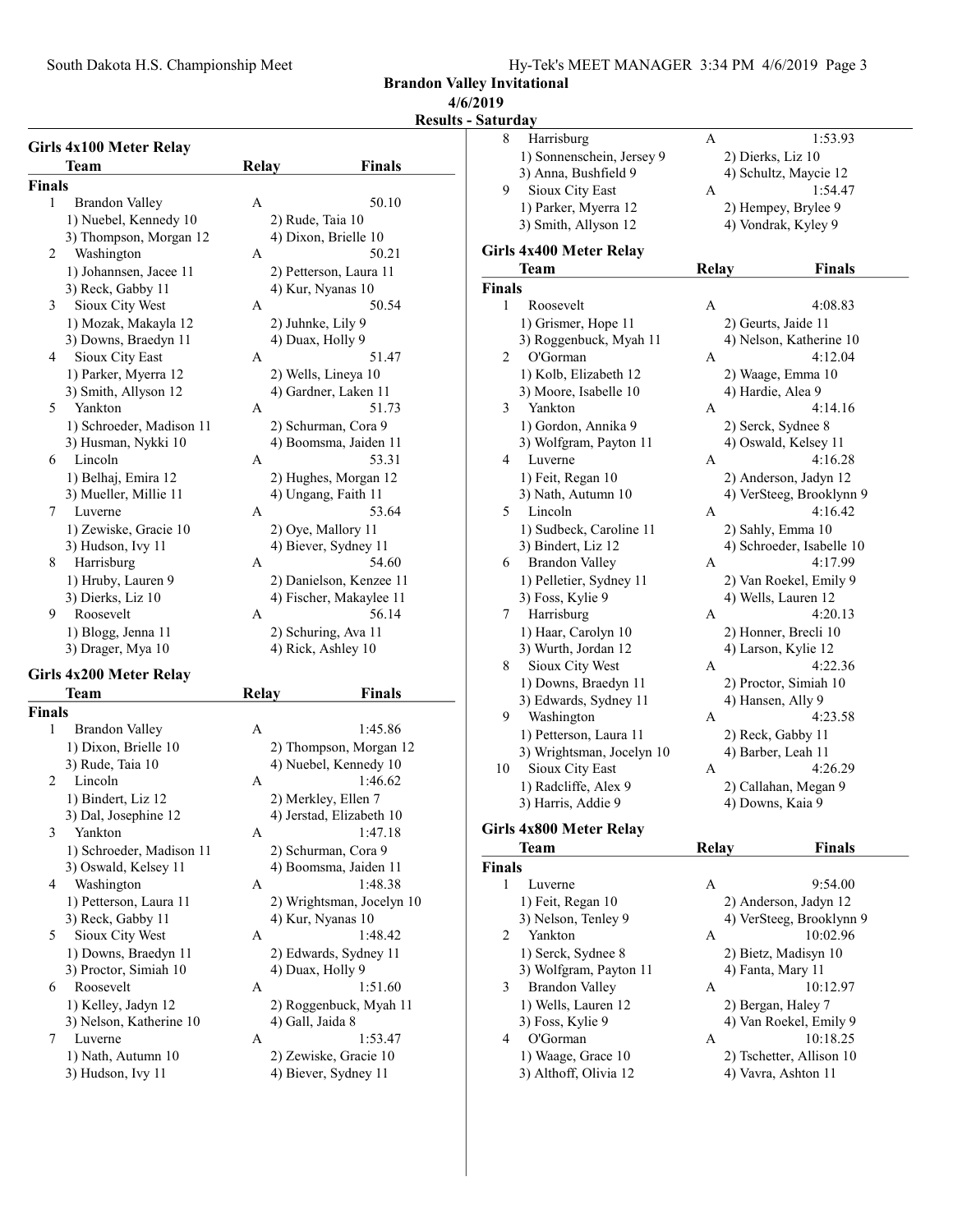Brandon Valley Invitational 4/6/2019

Results - Sa

| Finals  (Girls 4x800 Meter Relay) |                                                   |                     |                                               |                          |  |  |
|-----------------------------------|---------------------------------------------------|---------------------|-----------------------------------------------|--------------------------|--|--|
|                                   | Team                                              | <b>Relay</b>        |                                               | Finals                   |  |  |
| 5                                 | Lincoln                                           | A                   |                                               | 10:18.84                 |  |  |
|                                   | 1) Levesque, Analise 12                           |                     | 2) DeKam, Addalai 7                           |                          |  |  |
|                                   | 3) Houwman, Emma 12                               |                     | 4) Derenge, Leah 9                            |                          |  |  |
| 6                                 | Sioux City East                                   | A                   |                                               | 10:20.24                 |  |  |
|                                   | 1) Radcliffe, Alex 9                              |                     | 2) Phillips, Karlee 11                        |                          |  |  |
|                                   | 3) Stoos, Karlie 10                               |                     | 4) Downs, Kaia 9                              |                          |  |  |
| 7                                 | Washington                                        | А                   |                                               | 10:23.28                 |  |  |
|                                   | 1) Juac, Khot 11                                  |                     | 2) Kashi, Adaga 10                            |                          |  |  |
|                                   | 3) Johnson, Emma 11                               |                     | 4) Debeer, Kayla 10                           |                          |  |  |
| 8                                 | Roosevelt                                         | А                   |                                               | 10:27.32                 |  |  |
|                                   | 1) Howard, Danielle 12                            |                     | 2) Weiland, Saylor 11                         |                          |  |  |
| 9                                 | 3) Smith, Abigail 9<br>Sioux City West            | A                   | 4) Weigelt, Raina 9                           | 11:57.69                 |  |  |
|                                   | 1) Olivares, Virginia 10                          |                     | 2) Jones, Kamari 11                           |                          |  |  |
|                                   | 3) Buhman, Leah 9                                 |                     | 4) Roberts, Gracie 10                         |                          |  |  |
|                                   |                                                   |                     |                                               |                          |  |  |
|                                   | <b>Girls 1600 Sprint Medley</b>                   |                     |                                               |                          |  |  |
|                                   | Team                                              | <b>Relay</b>        |                                               | <b>Finals</b>            |  |  |
| Finals                            |                                                   |                     |                                               |                          |  |  |
| 1                                 | Roosevelt                                         | A                   |                                               | 4:16.02                  |  |  |
|                                   | 1) Kelley, Jadyn 12                               |                     |                                               | 2) Roggenbuck, Myah 11   |  |  |
| 2                                 | 3) Grismer, Hope 11<br>O'Gorman                   | А                   | 4) Geurts, Jaide 11                           | 4:34.83                  |  |  |
|                                   |                                                   |                     |                                               |                          |  |  |
|                                   | 1) Waage, Emma 10<br>3) Tschetter, Allison 10     |                     | 2) Kolb, Kat 10<br>4) Waage, Grace 10         |                          |  |  |
| 3                                 | Lincoln                                           | A                   |                                               | 4:37.47                  |  |  |
|                                   | 1) Merkley, Lauren 9                              |                     | 2) Belhaj, Emira 12                           |                          |  |  |
|                                   | 3) Siegel, Sophie 8                               |                     |                                               | 4) Simeonova, Radiana 10 |  |  |
| 4                                 | Yankton                                           | А                   |                                               | 4:43.72                  |  |  |
|                                   | 1) Schurman, Cora 9                               |                     | 2) Savey, Molly 9                             |                          |  |  |
|                                   | 3) Jensen, Josie 10                               |                     | 4) Eidsness, Lauren 11                        |                          |  |  |
| 5                                 | Washington                                        | А                   |                                               | 4:43.92                  |  |  |
|                                   | 1) Snelling, Sarah 12                             |                     | 2) Hellwig, Peyton 9                          |                          |  |  |
|                                   | 3) Johnson, Halle 10                              |                     | 4) Kashi, Adaga 10                            |                          |  |  |
| 6                                 | Sioux City East                                   | А                   |                                               | 4:53.47                  |  |  |
|                                   | 1) Callahan, Megan 9                              |                     | 2) Harris, Addie 9                            |                          |  |  |
|                                   | 3) Lul, Nya 10                                    |                     | 4) Stoos, Karlie 10                           |                          |  |  |
|                                   | <b>Brandon Valley</b>                             | A                   |                                               | DQ                       |  |  |
|                                   | 1) Hendrick, Halayna 11<br>3) Van Hulzen, Aysia 9 |                     | 2) Pelletier, Sydney 11<br>4) Mandery, Zoey 9 |                          |  |  |
|                                   |                                                   |                     |                                               |                          |  |  |
|                                   | Girls High Jump                                   |                     |                                               |                          |  |  |
|                                   | Name                                              | Yr<br><b>School</b> |                                               | Finals                   |  |  |
| Finals                            |                                                   |                     |                                               |                          |  |  |
| 1                                 | Honner, Brecli                                    | 10                  | Harrisburg                                    | 5-00.00                  |  |  |
| $\overline{c}$                    | Telahun, Helen                                    | Lincoln<br>11       |                                               | J5-00.00                 |  |  |
| $\sqrt{2}$                        | Sykes, Kirstin                                    | 12                  | Sioux City E                                  | J5-00.00                 |  |  |
| 4                                 | Croghan, Sara                                     | 10<br>Lincoln       |                                               | 4-11.00                  |  |  |
| 4                                 | Thompson, Morgan                                  | 12                  | Brandon Vall                                  | 4-11.00                  |  |  |
| 6                                 | Vondrak, Kyley                                    | 9.                  | Sioux City E                                  | J4-11.00                 |  |  |
| 6                                 | Kong, Phekran                                     | 11                  | Washington                                    | J4-11.00                 |  |  |
| 8<br>9                            | Rude, Taia<br>Immeker, Aliyah                     | 10<br>11            | Brandon Vall<br>Roosevelt                     | J4-11.00                 |  |  |
|                                   |                                                   |                     |                                               | 4-09.00                  |  |  |

9 Immeker, Aliyah 11 Roosevelt 4-09.00 10 Edwards, Sydney 11 Sioux City W 4-07.00

| Saturday      |                         |     |                     |               |  |
|---------------|-------------------------|-----|---------------------|---------------|--|
| 10            | Beltman, Teya           |     | 10 Brandon Vall     | 4-07.00       |  |
| 10            | Gough, Madison          |     | 9 Washington        | 4-07.00       |  |
| 10            | Wuebben, Madison        | 11- | Yankton             | 4-07.00       |  |
| 10            | Moore, Isabelle         |     | 10 O'Gorman         | 4-07.00       |  |
| 15            | Nath, Autumn            |     | 10 Luverne          | 4-05.00       |  |
| 15            | Rott, Macy              |     | 11 Harrisburg       | 4-05.00       |  |
| 17            | Pietila, Gabby          |     | 11 Yankton          | 4-03.00       |  |
| 17            | Moore, Ava              |     | 9 O'Gorman          | 4-03.00       |  |
|               | Wenzel, Mia             |     | 9 Luverne           | NH            |  |
| ---           | Wagner, Elizabeth       |     | 8 Luverne           | NH            |  |
| ---           | Pietila, Britta         |     | 9 Yankton           | NH            |  |
| ---           | Hayes, Taliyah          |     | 9 Roosevelt         | NH            |  |
| $---$         | Flynn, Mariah           | 11- | O'Gorman            | NH            |  |
|               | <b>Girls Pole Vault</b> |     |                     |               |  |
|               | Name                    | Yr  | <b>School</b>       | <b>Finals</b> |  |
| <b>Finals</b> |                         |     |                     |               |  |
| 1             | Pelletier, Sydney       |     | 11 Brandon Vall     | 10.00         |  |
| 2             | Danielson, Kenzee       |     | 11 Harrisburg       | 9.00          |  |
| 3             | Schulte, Miranda        |     | 12 Yankton          | J9.00         |  |
| 4             | Johannsen, Jacee        |     | 11 Washington       | J9.00         |  |
| 4             | Burdick, Carolyne       |     | 12 Roosevelt        | J9.00         |  |
| 6             | Kelley, Jadyn           |     | 12 Roosevelt        | 8.50          |  |
| 7             | Johnson, Trinity        |     | 10 Yankton          | 8.00          |  |
| ---           | Feit, Regan             |     | 10 Luverne          | NH            |  |
|               | Nielsen, Grace          |     | 12 O'Gorman         | NH            |  |
|               | Bachelor, Morgan        |     | 11 Lincoln          | NH            |  |
|               | Brudvig, Madelyn        |     | 9 Harrisburg        | NH            |  |
|               | Mueller, Morgan         |     | 10 Roosevelt        | NΗ            |  |
| ---           | Dybdahl, Bethany        |     | 9 Brandon Vall      | NΗ            |  |
|               | Claussen, Daphine       |     | 10 O'Gorman         | NΗ            |  |
|               | Kortan, Samantha        |     | 12 Yankton          | NH            |  |
| ---           | Hendrick, Halayna       | 11  | <b>Brandon Vall</b> | NH            |  |
| ---           | Hruby, Olivia           |     | 10 Harrisburg       | NΗ            |  |
|               | <b>Girls Long Jump</b>  |     |                     |               |  |
|               | Name                    | Yr  | <b>School</b>       | Finals        |  |
| <b>Finals</b> |                         |     |                     |               |  |
| 1             | Boomsma, Jaiden         | 11  | Yankton             | 17-08.00      |  |
| 2             | Dal, Josephine          | 12  | Lincoln             | 17-02.50      |  |
| 3             | Law, Trinity            | 12  | Brandon Vall        | 16-10.00      |  |
| 4             | Merkley, Lauren         | 9   | Lincoln             | 16-05.00      |  |
| 5             | Kur, Nyanas             | 10  | Washington          | 16-04.50      |  |
| 6             | Wambach, Sydney         | 11  | O'Gorman            | 16-00.50      |  |
| 7             | Husman, Nykki           |     | 10 Yankton          | 16-00.00      |  |
| 8             | Kolb, Elizabeth         |     | 12 O'Gorman         | 15-11.00      |  |
| 9             | Danielson, Kenzee       | 11  | Harrisburg          | 15-05.50      |  |
| 10            | Snelling, Sarah         | 12  | Washington          | 15-03.50      |  |
| 11            | Ferrell, Gabrielle      | 12  | Luverne             | 15-03.00      |  |
| 11            | Melravy, Olivia         | 11  | <b>Brandon Vall</b> | 15-03.00      |  |
| 13            | Lais, Tiana             | 8   | Luverne             | 15-01.50      |  |
| 14            | Croghan, Sara           |     | 10 Lincoln          | 15-00.25      |  |
| 15            | Immeker, Aliyah         | 11  | Roosevelt           | 14-11.00      |  |
| 16            | Timmer, Kaylee          | 10  | Harrisburg          | 14-09.25      |  |
| 17            | Okken, Beatroce         | 9   | Harrisburg          | 14-07.50      |  |
| 18            | Holder, Hannah          | 12  | Sioux City W        | 14-07.00      |  |
|               |                         |     |                     |               |  |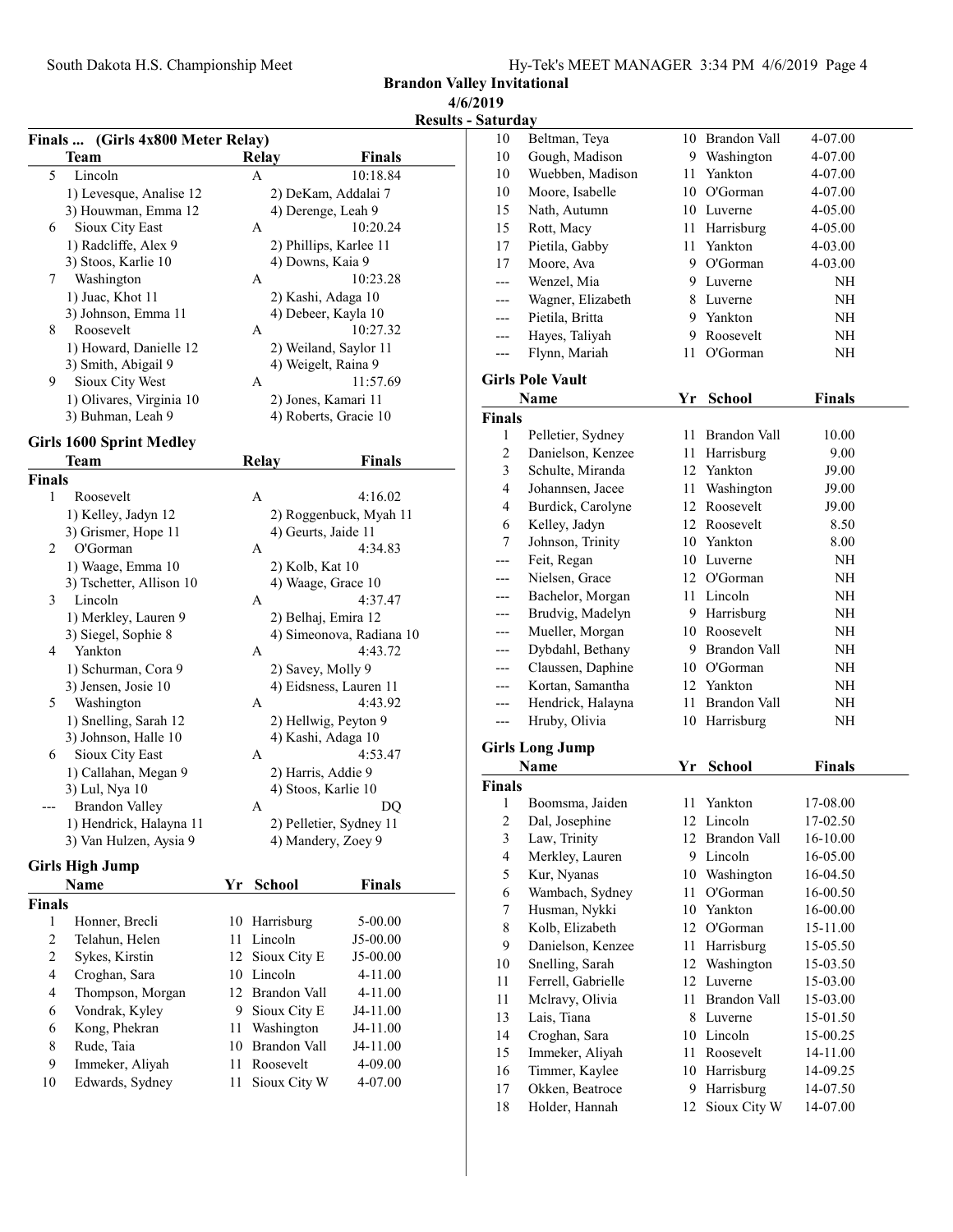Brandon Valley Invitational 4/6/2019

Results - Saturday

|                         |                                      |    |                        |                      | results |
|-------------------------|--------------------------------------|----|------------------------|----------------------|---------|
|                         | Finals  (Girls Long Jump)            |    |                        |                      |         |
|                         | Name                                 | Yr | <b>School</b>          | <b>Finals</b>        |         |
| 19                      | Thorson, Mallory                     | 11 | Luverne                | 14-06.50             |         |
| 20                      | Blatchford, Katie                    | 12 | Sioux City W           | 14-02.50             |         |
| 21                      | Wuebben, Madison                     | 11 | Yankton                | 14-02.00             |         |
| 22                      | Kolb, Kat                            | 10 | O'Gorman               | 13-11.00             |         |
| 23                      | Hempey, Brylee                       | 9. | Sioux City E           | 13-10.00             |         |
| 24                      | Bunker, Mya                          | 12 | Brandon Vall           | 13-08.00             |         |
| 25                      | Blogg, Jenna                         | 11 | Roosevelt              | 13-07.25             |         |
| 26                      | Fields, Shaleah                      | 12 | Roosevelt              | 13-04.00             |         |
| $\overline{a}$          | Hansen, Ally                         | 9  | Sioux City W           | ND                   |         |
|                         | <b>Girls Triple Jump</b>             |    |                        |                      |         |
|                         | Name                                 | Yr | School                 | <b>Finals</b>        |         |
| Finals                  |                                      |    |                        |                      |         |
| 1                       | Thompson, Morgan                     |    | 12 Brandon Vall        | 35-10.25             |         |
| $\overline{c}$          | Husman, Nykki                        |    | 10 Yankton             | 35-03.25             |         |
| $\mathfrak{Z}$          | Wambach, Sydney                      | 11 | O'Gorman               | 35-00.25             |         |
| $\overline{\mathbf{4}}$ | Ungang, Faith                        | 11 | Lincoln                | 34-06.00             |         |
| 5                       | Thorson, Mallory                     | 11 | Luverne                | 33-11.50             |         |
| 6                       | Law, Trinity                         |    | 12 Brandon Vall        | 33-09.50             |         |
| 7                       | Ferrell, Gabrielle                   |    | 12 Luverne             | 33-06.50             |         |
| 8                       | Kolb, Kat                            |    | 10 O'Gorman            | 33-03.50             |         |
| 9                       | Siegel, Sophie                       | 8  | Lincoln                | 33-00.00             |         |
| 10                      | Hruby, Lauren                        | 9  | Harrisburg             | 32-07.00             |         |
| 11                      | Okken, Beatroce                      | 9  | Harrisburg             | 32-04.50             |         |
| 12                      | Siebenahler, Savannah                |    | 10 Luverne             | 32-00.25             |         |
| 13                      | Bunker, Mya                          |    | 12 Brandon Vall        | 31-10.50             |         |
| 14                      | Immeker, Aliyah                      | 11 | Roosevelt              | 31-08.00             |         |
| 15                      | Gullikson, Paige                     | 10 | Yankton                | 31-06.75             |         |
| 16                      | Snelling, Sarah                      | 12 | Washington             | 31-04.00             |         |
| 17                      | Mueller, Millie                      | 11 | Lincoln                | 31-02.50             |         |
| 18                      | Hunt, Tabitha                        |    | 12 O'Gorman            | 31-01.25             |         |
| 19                      | Thoms, Lilly                         | 10 | Yankton                | 30-06.75             |         |
| 20                      | Dierks, Liz                          | 10 | Harrisburg             | 30-05.75             |         |
| 21                      | Wrightsman, Jocelyn                  | 10 | Washington             | 29-11.00             |         |
| 22                      | Pancich, Morgan                      | 11 | Roosevelt              | 28-01.00             |         |
| 23                      | Fields, Shaleah                      | 12 | Roosevelt              | 26-07.00             |         |
|                         |                                      |    |                        |                      |         |
|                         | <b>Girls Shot Put</b>                | Yr |                        | <b>Finals</b>        |         |
| Finals                  | Name                                 |    | <b>School</b>          |                      |         |
| 1                       | Greer, Jasmine                       | 11 | Roosevelt              | 44-03.50             |         |
| $\overline{c}$          | Brady, Lexie                         | 10 | O'Gorman               | 41-01.50             |         |
| 3                       | Wagner, Hope                         | 11 | Sioux City W           | 36-09.50             |         |
| $\overline{4}$          | Paluch, Makilie                      | 12 | O'Gorman               | 35-10.00             |         |
| 5                       | Sayler, Jenna                        | 12 | Washington             | 35-07.50             |         |
| 6                       | Hughes, Morgan                       | 12 | Lincoln                | 35-02.00             |         |
| 7                       | Freeman, Chaya                       | 10 | Washington             | 34-03.00             |         |
| $\,$ $\,$               | Osmundson, Emma                      | 11 | Lincoln                | 33-10.00             |         |
| 9                       |                                      | 11 | Sioux City E           |                      |         |
| 10                      | Palmersheim, Ali                     | 12 |                        | 33-03.00             |         |
| 11                      | Harken, Hailey<br>Vandenhemel, Megan | 9  | Harrisburg<br>O'Gorman | 33-00.50<br>32-09.50 |         |
| 12                      | Larson, Britta                       | 11 | Harrisburg             | 32-08.00             |         |
| 13                      | Bottin, Lois                         | 11 | Yankton                | 31-10.50             |         |
| 14                      | Heintz, Cassie                       | 12 | Washington             | 31-06.00             |         |
|                         |                                      |    |                        |                      |         |

| 15             | Scott, Aneesha                     |    | 10 Brandon Vall     | 31-05.50      |  |
|----------------|------------------------------------|----|---------------------|---------------|--|
| 16             | Verley, Megan                      |    | 10 Harrisburg       | 31-01.00      |  |
| 17             | Fedders, Sadie                     | 11 | Yankton             | 30-06.00      |  |
| 18             | Behrens, Hannah                    | 11 | <b>Brandon Vall</b> | 30-02.00      |  |
| 19             | Hadler, Tia                        |    | 12 Luverne          | 29-11.00      |  |
| 20             | Dicus, Aubri                       | 11 | Roosevelt           | 29-09.50      |  |
| 21             | Mulder, Ella                       | 11 | Yankton             | 27-11.00      |  |
| 21             | Denevan, Erin                      | 12 | Roosevelt           | 27-11.00      |  |
| 23             | Hesse, Taylor                      |    | Sioux City E        | 27-01.50      |  |
| 24             | Fahrendholz, Emily                 | 11 | Sioux City E        | 26-06.50      |  |
| 25             | Staeffler, Emilie                  | 12 | Luverne             | 24-01.50      |  |
| 26             | Matthiesen, Destiny                |    | 10 Luverne          | 20-07.50      |  |
| 27             | Ramirez, Niurka                    | 9  | Sioux City W        | 20-05.50      |  |
| ---            | Allen, Amari                       | 10 | Brandon Vall        | ND            |  |
| ---            | VanDrongelen, Allie                | 11 | Lincoln             | ND            |  |
|                | <b>Girls Discus Throw</b>          |    |                     |               |  |
|                | Name                               | Yr | <b>School</b>       | <b>Finals</b> |  |
| Finals         |                                    |    |                     |               |  |
| 1              | Brady, Lexie                       |    | 10 O'Gorman         | 113-11        |  |
| $\overline{c}$ | Hughes, Morgan                     |    | 12 Lincoln          | 112-07        |  |
| 3              | Greer, Jasmine                     | 11 | Roosevelt           | 107-06        |  |
| 4              | Palmersheim, Ali                   | 11 | Sioux City E        | 106-01        |  |
| 5              | Dicus, Aubri                       | 11 | Roosevelt           | 103-03        |  |
| 6              | Wittry, Avery                      | 9  | O'Gorman            | $101 - 10$    |  |
| 7              | Witt, Abigail                      | 11 | Washington          | 95-04         |  |
| $\,$ $\,$      | Mulder, Ella                       | 11 | Yankton             | 93-07         |  |
| 9              | Fedders, Sadie                     | 11 | Yankton             | 93-03         |  |
| 10             | Denevan, Erin                      |    | 12 Roosevelt        | 92-11         |  |
| 11             | Sayler, Jenna                      | 12 | Washington          | 92-05         |  |
| 12             | Harken, Hailey                     | 12 | Harrisburg          | 91-01         |  |
| 13             | Behrens, Hannah                    | 11 | Brandon Vall        | 89-10         |  |
| 14             | Wagner, Hope                       | 11 | Sioux City W        | 89-07         |  |
| 15             | Hart, Jocelyn                      | 8  | Luverne             | 87-03         |  |
| 16             | Quien, Jersey                      | 9  | Harrisburg          | 81-04         |  |
| 17             | Wilson, Tori                       | 11 | O'Gorman            | 78-10         |  |
| 18             | Doll, Rachel                       | 12 | Washington          | 76-10         |  |
| 19             | Houser-Mertz, Jayden               | 10 | <b>Brandon Vall</b> | 70-04         |  |
| 20             | Fahrendholz, Emily                 | 11 | Sioux City E        | 70-03         |  |
| 21             | Twedell, Micki                     |    | 12 Lincoln          | 68-08         |  |
| 22             | Kusek, Noel                        |    | 12 Yankton          | 68-00         |  |
| 23             | Hesse, Taylor                      |    | Sioux City E        | 66-01         |  |
| 24             | Hart, Jadyn                        | 8  | Luverne             | 64-04         |  |
| 25             | Larson, Britta                     | 11 | Harrisburg          | 60-00         |  |
| 26             | Ferguson, Julia                    | 12 | Luverne             | 56-00         |  |
| 27             | Ramirez, Niurka                    | 9. | Sioux City W        | 53-06         |  |
| ---            | VanDrongelen, Allie                | 11 | Lincoln             | ND            |  |
| ---            | Allen, Amari                       | 10 | <b>Brandon Vall</b> | ND            |  |
|                |                                    |    |                     |               |  |
|                | <b>Boys 100 Meter Dash</b><br>Name | Yr | <b>School</b>       | <b>Finals</b> |  |
| Finals         |                                    |    |                     |               |  |
| 1              | Inlay, Ardell                      | 12 | Sioux City E        | 11.00         |  |
| $\mathbf{2}$   | Hamilton, Breken                   | 11 | Harrisburg          | 11.22         |  |
| 3              | Freese, Nate                       | 12 | Washington          | 11.52         |  |
| $\overline{4}$ | Furula, Wilson                     |    | 12 Lincoln          | 11.60         |  |
|                |                                    |    |                     |               |  |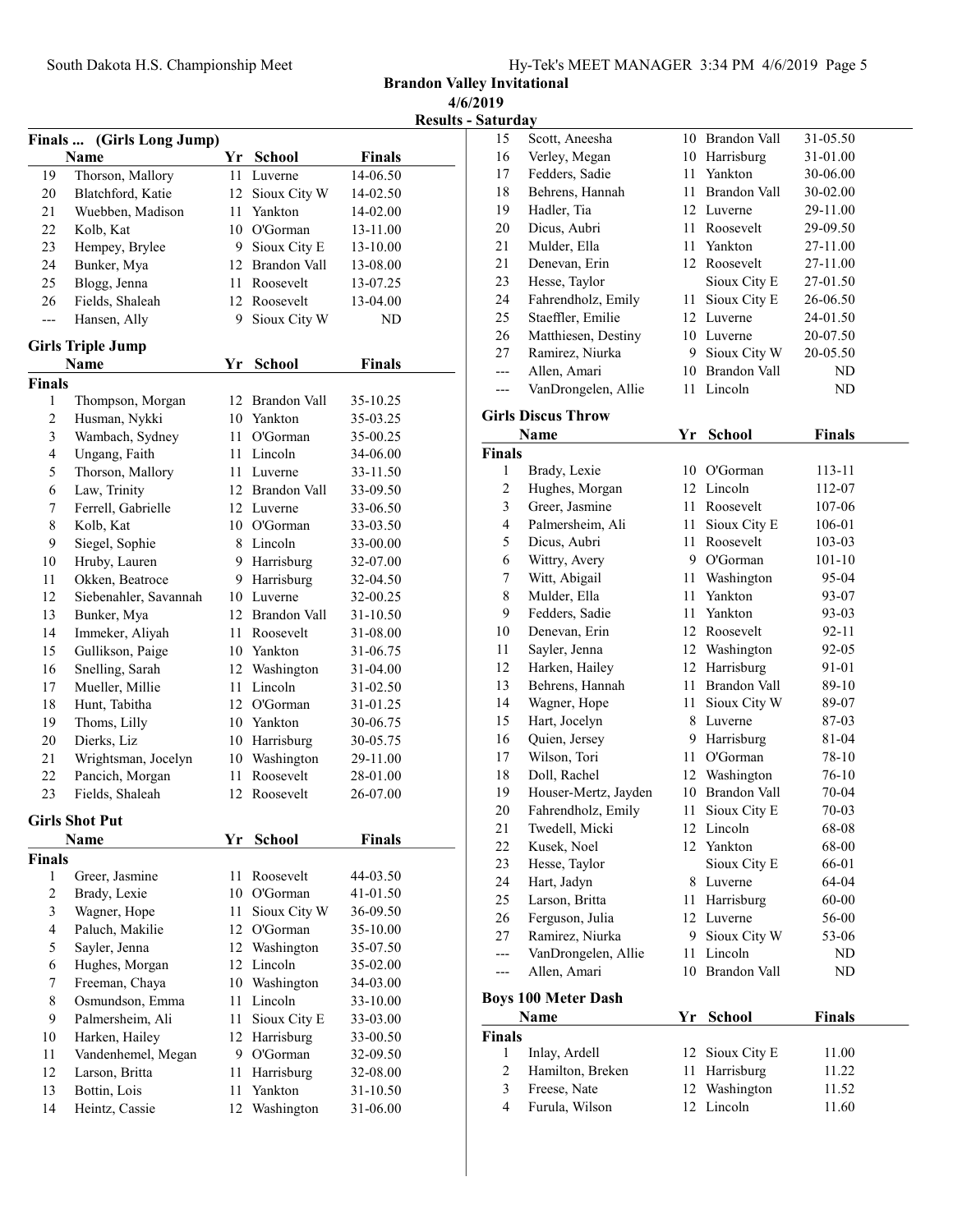Brandon Valley Invitational

# 4/6/2019

|  | <b>Results - Saturday</b> |
|--|---------------------------|
|--|---------------------------|

| Finals  (Boys 100 Meter Dash) |                            |    |                 |               |  |
|-------------------------------|----------------------------|----|-----------------|---------------|--|
|                               | Name                       |    | Yr School       | <b>Finals</b> |  |
| 5                             | Ladu, Zaki                 | 12 | Washington      | 11.65         |  |
| 6                             | Wagner, Gabe               | 11 | Sioux City E    | 11.71         |  |
| 7                             | Bauer, Canyon              | 12 | O'Gorman        | 11.78         |  |
| 8                             | Roewart, Jhei              | 11 | Harrisburg      | 11.80         |  |
| 9                             | Shaw, Jerome               |    | 12 Lincoln      | 11.86         |  |
| 10                            | Bahrenfuss, Carter         |    | 9 Harrisburg    | 11.91         |  |
| 11                            | VanderVelde, Kyler         |    | 10 Roosevelt    | 12.11         |  |
| 12                            | Rolfson, Mason             |    | 10 Brandon Vall | 12.14         |  |
| 13                            | Pujado, Andrew             |    | 12 O'Gorman     | 12.16         |  |
| 14                            | Mutschelknaus, Mark        |    | 10 Brandon Vall | 12.20         |  |
| 15                            | Antrobus, Hunter           |    | 12 Yankton      | 12.22         |  |
| 16                            | Knudsen, Kage              |    | 10 Sioux City E | 12.31         |  |
| 17                            | Johnson, Tate              |    | 10 Brandon Vall | 12.42         |  |
| 18                            | Nave, Tyree                |    | 9 Roosevelt     | 12.57         |  |
| 19                            | Lohnes, Brandon            | 11 | Roosevelt       | 12.69         |  |
| 20                            | Bradwisch, Ethan           |    | 9 Yankton       | 12.92         |  |
| 21                            | Binde, Reid                |    | 10 Yankton      | 13.24         |  |
| 22                            | Harrell, Tyreek            |    | 12 Sioux City W | 13.63         |  |
| 23                            | Godines, Eduardo           |    | 10 Luverne      | 13.76         |  |
| 24                            | Hernandez, Abraham         |    | 12 Luverne      | 13.88         |  |
| 25                            | Thomas, Jamie              | 11 | Washington      | 15.04         |  |
|                               |                            |    |                 |               |  |
|                               | <b>Boys 200 Meter Dash</b> |    |                 |               |  |
|                               | Name                       | Yr | School          | <b>Finals</b> |  |
| Finals                        |                            |    |                 |               |  |
| 1                             | Hamilton, Breken           | 11 | Harrisburg      | 22.64         |  |
|                               |                            |    |                 |               |  |
| $\mathfrak{2}$                | Reindl, Trey               |    | 12 Brandon Vall | 23.13         |  |
| 3                             | Freese, Nate               |    | 12 Washington   | 23.44         |  |
| 4                             | Jones, Kayden              | 11 | Sioux City E    | 23.45         |  |
| 5                             | Furula, Wilson             | 12 | Lincoln         | 23.59         |  |
| 6                             | Wagner, Gabe               | 11 | Sioux City E    | 23.84         |  |
| 7                             | Ladu, Zaki                 |    | 12 Washington   | 24.06         |  |
| 8                             | Menke, Sam                 | 11 | Harrisburg      | 24.19         |  |
| 9                             | Lynch, Joe                 |    | 10 O'Gorman     | 24.22         |  |
| 10                            | Gietzen, Matthew           |    | 12 Lincoln      | 24.34         |  |
| 11                            | Martens, Nicholas          | 11 | Harrisburg      | 24.38         |  |
| 12                            | Rolfson, Mason             |    | 10 Brandon Vall | 24.59         |  |
| 13                            | VanderVelde, Kyler         |    | 10 Roosevelt    | 24.82         |  |
| 14                            | Sandbulte, Ashton          |    | 9 Luverne       | 24.89         |  |
| 15                            | Brinkman, Bryson           | 11 | Sioux City W    | 24.91         |  |
| 16                            | Krouse, Drew               | 11 | O'Gorman        | 24.94         |  |
| 17                            | Duax, Michael              | 10 | Sioux City W    | 25.11         |  |
| 18                            | Barway, Sunny              | 11 | Lincoln         | 25.19         |  |
| 19                            | Kusler, Aaron              | 11 | Roosevelt       | 25.39         |  |
| 20                            | LaFave, Thomas             | 11 | Yankton         | 26.30         |  |
| 21                            | Binde, Reid                | 10 | Yankton         | 26.34         |  |
| 22                            | Herrbolt, Sam              | 11 | Yankton         | 26.71         |  |
| 23                            | Rogers, Nicholas           | 11 | Luverne         | 26.96         |  |
| 24                            | Ortiz, Joel                | 12 | Luverne         | 27.10         |  |

|               | <b>Boys 400 Meter Dash</b>        |         |                          |         |  |
|---------------|-----------------------------------|---------|--------------------------|---------|--|
|               | <b>Name</b>                       |         | Yr School                | Finals  |  |
| <b>Finals</b> |                                   |         |                          |         |  |
| 1             | Dooyema, Jedidiah                 |         | 12 Luverne               | 52.20   |  |
| 2             | Reindl, Trey                      |         | 12 Brandon Vall          | 52.64   |  |
| 3             | Benson, Jeremie                   |         | 11 Washington            | 53.34   |  |
| 4             | Schmidt, Josh                     |         | 12 Lincoln               | 53.82   |  |
| 5             | Lynch, Joe                        |         | 10 O'Gorman              | 54.42   |  |
| 6             | Auen, Bailey                      |         | 12 Lincoln               | 54.50   |  |
| 7             | Vigants, Austin                   |         | 10 Brandon Vall          | 54.71   |  |
| 8             | Southwick, Sam                    |         | 10 Lincoln               | 54.80   |  |
| 9             | Roggenbuck, Caleb                 |         | 11 Roosevelt             | 54.87   |  |
| 10            | Hudson, DJ                        |         | 12 Sioux City W          | 54.93   |  |
| 11            | Boll, Garret                      |         | 9 Roosevelt              | 55.30   |  |
| 12            | Fortner, Gavin                    |         | 9 Yankton                | 55.57   |  |
| 13            | Klatt, Caleb                      | 11      | Brandon Vall             | 56.00   |  |
| 14            | Shaputis, Ben                     |         | 10 Sioux City E          | 56.07   |  |
| 15            | Huitt, Bryce                      |         | 11 Washington            | 56.64   |  |
| 16            | Kiers, Nicholas                   |         | 12 Luverne               | 56.84   |  |
| 17            | Frick, Austin                     |         | 10 Yankton               | 56.87   |  |
| 18            | Goehring, Matthew                 |         | 9 Roosevelt              | 57.32   |  |
| 19            | Alberts, Aaron                    |         | 9 Washington             | 57.46   |  |
| 20            | Krouse, Drew                      | 11      | O'Gorman                 | 57.99   |  |
| 21            | Kirchner, Jacob                   |         | 9 Yankton                | 58.56   |  |
| 22            | Frazier, Davis                    | 10      | Sioux City W             | 1:00.10 |  |
| 23            | Rahm, Ethan                       | 9.      | Luverne                  | 1:01.63 |  |
| 24            | Pinkerton, Carson                 | 9.      | Sioux City E             | 1:04.28 |  |
|               |                                   |         |                          |         |  |
|               | <b>Boys 800 Meter Run</b><br>Name | Yr      | <b>School</b>            | Finals  |  |
| <b>Finals</b> |                                   |         |                          |         |  |
| 1             | Meyer, Jackson                    | 11.     | O'Gorman                 | 1:59.98 |  |
| 2             | Sylliaasen, Cole                  | 11      | Brandon Vall             | 2:04.55 |  |
| 3             | Wipf, Nick                        |         | 12 Harrisburg            | 2:05.33 |  |
| 4             | Burge, Ethan                      |         | 10 Sioux City E          | 2:09.06 |  |
| 5             | Mashlan, Carson                   |         | 10 Brandon Vall          | 2:09.16 |  |
| 6             | Bita, Merci                       | 11      | Washington               | 2:09.62 |  |
| 7             | Fendrich, Gabe                    | 12      | Lincoln                  | 2:10.03 |  |
| 8             | Cap, Justin                       | 12      | Yankton                  | 2:10.23 |  |
| 9             |                                   | 10      | Roosevelt                | 2:10.41 |  |
| 10            | Reese, Carson<br>Rumsey, Cole     | 11      | Yankton                  | 2:10.68 |  |
| 11            | Gide, Dan                         | 10      | Washington               | 2:11.56 |  |
| 12            | Mendel, Zeb                       | 10      | Lincoln                  | 2:12.25 |  |
| 13            | Stanton, Zachary                  |         | 12 Roosevelt             | 2:12.61 |  |
| 14            | Winter, Austin                    |         | 12 Luverne               | 2:15.02 |  |
| 15            | Peyton, Riley                     | 9.      | Brandon Vall             | 2:15.69 |  |
| 16            | Vakulskas, Jake                   | 12      | Sioux City E             | 2:16.90 |  |
| 17            | Kirchner, Jacob                   | 9       | Yankton                  | 2:18.04 |  |
|               | Schweitzer, Owen                  |         |                          |         |  |
| 18            |                                   | 11      | Harrisburg<br>Washington | 2:18.49 |  |
| 19<br>20      | Goitom, Isiayas                   | 12<br>9 |                          | 2:19.91 |  |
| 21            | Campbell, Ryan                    |         | Sioux City E<br>O'Gorman | 2:20.34 |  |
| 22            | Nielsen, Drew                     | 10<br>9 |                          | 2:26.26 |  |
|               | Lopez, Jose                       |         | Sioux City W             | 2:27.74 |  |
| 23            | Kiers, Nicholas                   | 12      | Luverne                  | 2:31.67 |  |

24 Bradley, Zachary 9 Luverne 2:33.85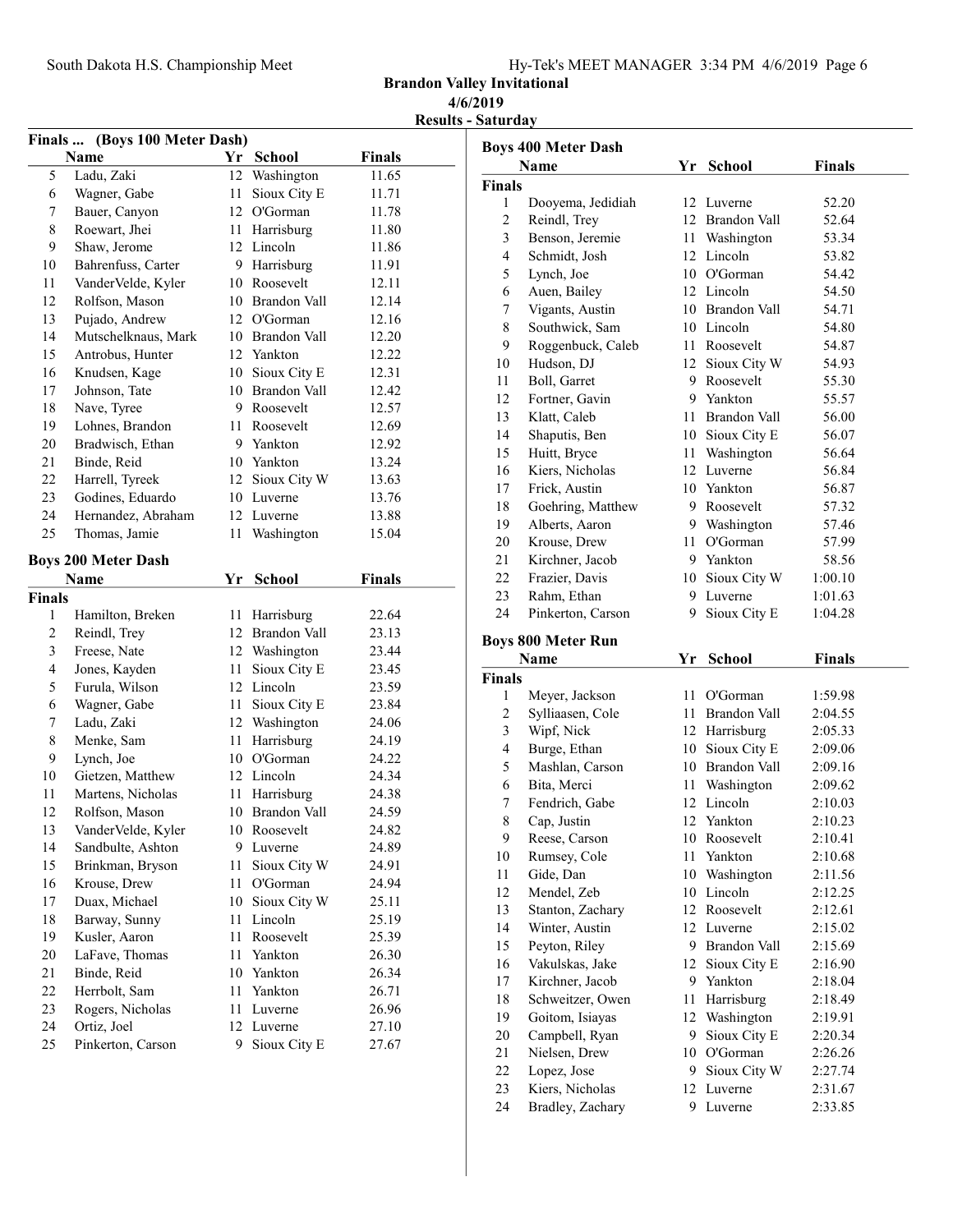South Dakota H.S. Championship Meet

| Hy-Tek's MEET MANAGER 3:34 PM 4/6/2019 Page 7 |  |  |  |
|-----------------------------------------------|--|--|--|
|                                               |  |  |  |

Brandon Valley Invitational

## 4/6/2019

Results - Saturday

|                | <b>Boys 1600 Meter Run</b> |    |                     |               |
|----------------|----------------------------|----|---------------------|---------------|
|                | Name                       | Yr | <b>School</b>       | <b>Finals</b> |
| Finals         |                            |    |                     |               |
| 1              | Mendel, Zeb                |    | 10 Lincoln          | 4:37.09       |
| $\overline{2}$ | Elliott, Jack              |    | 12 Lincoln          | 4:37.26       |
| 3              | Krull, Josh                | 12 | Harrisburg          | 4:40.41       |
| 4              | Hentschel, Zach            | 11 | Brandon Vall        | 4:40.52       |
| 5              | Fitzgerald, Parker         | 9. | Harrisburg          | 4:42.00       |
| 6              | Fendrich, Gabe             | 12 | Lincoln             | 4:45.17       |
| 7              | Ferri, Colin               | 12 | Roosevelt           | 4:53.30       |
| 8              | Cheever, Eli               | 11 | <b>Brandon Vall</b> | 4:54.96       |
| 9              | Reese, Carson              | 10 | Roosevelt           | 4:55.33       |
| 10             | Fedde, Zach                | 8  | Yankton             | 4:55.39       |
| 11             | Ptak, Ryan                 | 11 | Harrisburg          | 4:56.40       |
| 12             | DeSollar, Dalton           | 12 | Luverne             | 4:56.95       |
| 13             | Vakulskas, Jake            | 12 | Sioux City E        | 4:58.65       |
| 14             | Tofteland, Brayden         | 11 | Luverne             | 4:58.74       |
| 15             | Reeser, Brysen             | 12 | Roosevelt           | 5:00.58       |
| 16             | Baneta, Abdisa             | 12 | Washington          | 5:03.71       |
| 17             | Roberts, Clayton           | 11 | Sioux City E        | 5:15.96       |
| 18             | Goitom, Isiayas            | 12 | Washington          | 5:18.75       |
| 19             | Sugrue, Will               | 9  | O'Gorman            | 5:18.90       |
| 20             | Lopez, Jose                | 9. | Sioux City W        | 5:25.79       |
| 21             |                            | 9  |                     |               |
|                | Pardy, Sam                 |    | O'Gorman            | 5:27.31       |
| 22             | Ripperda, Gabe             | 9  | O'Gorman            | 5:28.09       |
| 23             | McGlone, Paul              | 9  | Yankton             | 5:28.32       |
| 24             | Pinkelman, Logan           | 12 | Yankton             | 5:35.83       |
|                | <b>Boys 3200 Meter Run</b> |    |                     |               |
|                | Name                       | Yr | School              | Finals        |
| <b>Finals</b>  |                            |    |                     |               |
| 1              | Lauer, Andrew              | 11 | Lincoln             | 9:53.00       |
| 2              | Lather, Chase              | 11 | Washington          | 10:25.88      |
| 3              | Hentschel, Zach            | 11 | Brandon Vall        | 10:26.41      |
| 4              | Dixon, Slater              | 11 | Lincoln             | 10:30.98      |
| 5              | Hilger, Dylan              | 11 | O'Gorman            | 10:32.86      |
| 6              | Ptak, Ryan                 | 11 | Harrisburg          | 10:33.39      |
| 7              | Henry, Deven               | 10 | Sioux City W        | 10:38.65      |
| 8              | Merchen, Tim               | 10 | Yankton             | 10:43.86      |
| 9              | Pfeifle, Mark              |    | 11 Lincoln          | 10:46.26      |
| 10             | Welker, Mason              | 11 | Yankton             | 10:48.95      |
| 11             | Stanford, Avery            | 10 | Washington          | 10:50.28      |
| 12             | Woolridge, Jacob           | 11 | Roosevelt           | 10:50.34      |
| 13             | Ferri, Colin               | 12 | Roosevelt           | 11:03.20      |
| 14             | Rodman, Lucas              | 10 | Washington          | 11:05.26      |
| 15             | Johnson, Jordan            | 10 | Roosevelt           | 11:15.15      |
| 16             | Hove, Alex                 | 11 | O'Gorman            | 11:20.77      |
| 17             | Pooler, Parker             | 10 | Yankton             | 11:20.82      |
| 18             | Elkin, Colter              | 11 | Brandon Vall        | 11:29.62      |
| 19             | Hackman, Tyler             | 12 | O'Gorman            | 11:31.60      |
| 20             | Hoak, Owen                 | 10 | Sioux City E        | 11:32.64      |
| 21             | Cummings, Dan              | 12 | Sioux City W        | 12:01.31      |
| 22             | Roberts, Clayton           | 11 | Sioux City E        | 12:45.00      |
|                |                            |    |                     |               |

|                     | <b>Boys 110 Meter Hurdles</b> |          |                            |                |
|---------------------|-------------------------------|----------|----------------------------|----------------|
|                     | Name                          | Yr       | <b>School</b>              | <b>Finals</b>  |
| Finals              |                               |          |                            |                |
| 1                   | Martens, Andrew               |          | 10 Lincoln                 | 15.74          |
| $\mathfrak{2}$      | VanHemert, Jesse              | 11       | Brandon Vall               | 15.85          |
| 3                   | Vandentop, Wyatt              | 11       | Lincoln                    | 16.31          |
| 4                   | Furula, Wilson                | 12       | Lincoln                    | 16.44          |
| 5                   | Zweifel, Jacob                | 12       | Roosevelt                  | 17.02          |
| 6                   | Kandolo, Junior               | 11       | Washington                 | 17.27          |
| 7                   | Belt, Riliegh                 | 11       | Sioux City W               | 17.34          |
| 8                   | Howell, Ethan                 | 11       | Roosevelt                  | 17.79          |
| 9                   | Pfeiffer, Levi                |          | 10 Brandon Vall            | 17.84          |
| 10                  | McCubbin, Kamren              |          | 10 Washington              | 17.94          |
| 11                  | Donahoe, Jeremiah             |          | 9 Brandon Vall             | 18.23          |
| 12                  | Bol, Thakuach                 |          | 12 Sioux City W            | 18.31          |
| 13                  | Krouse, Mathew                | 11       | Harrisburg                 | 18.48          |
| 14                  | Landsem, Dylan                |          | 12 Roosevelt               | 19.36          |
| 15                  | Turner, Ezekial               | 11       | Sioux City W               | 19.61          |
| 16                  | Yaggie, Dylan                 | 12       | Yankton                    | 20.16          |
| 17                  | Lillie, Kyler                 | 11       | Yankton                    | 20.26          |
| 18                  | Hammer, Logan                 | 9        | Harrisburg                 | 20.81          |
| 19                  | Kosmatka, Jerry               | 10       | Yankton                    | 21.42          |
|                     |                               |          |                            |                |
|                     | <b>Boys 300 Meter Hurdles</b> |          |                            |                |
|                     | Name                          | Yr       | School                     | <b>Finals</b>  |
| Finals<br>1         |                               |          | 10 Lincoln                 |                |
| $\overline{c}$      | Martens, Andrew               | 11       | Brandon Vall               | 40.74          |
|                     | VanHemert, Jesse              |          |                            | 40.85          |
| 3<br>$\overline{4}$ | McCubbin, Kamren              |          | 10 Washington              | 43.17          |
|                     | Krouse, Mathew                | 11       | Harrisburg                 | 43.49          |
| 5<br>6              | Kandolo, Junior               | 11<br>10 | Washington<br>Brandon Vall | 44.46<br>44.54 |
|                     | Pfeiffer, Levi                |          |                            |                |
| 7                   | Koepke, Russell               | 10<br>9  | Lincoln                    | 44.56          |
| 8<br>9              | Donahoe, Jeremiah             |          | Brandon Vall<br>Yankton    | 44.83          |
|                     | Lillie, Kyler                 | 11       |                            | 45.60          |
| 10                  | Zweifel, Jacob                |          | 12 Roosevelt               | 45.77          |
| 11                  | Howell, Ethan                 | 11       | Roosevelt                  | 46.35          |
| 12                  | Turner, Ezekial               | 11       | Sioux City W               | 47.24          |
| 13                  | Vandentop, Wyatt              | 11       | Lincoln                    | 47.68          |
| 14                  | Harker, Abel                  |          | 11 Sioux City W            | 48.12          |
| 15                  | Landsem, Dylan                |          | 12 Roosevelt               | 48.14          |
| 16                  | Hoak, Owen                    | 10       | Sioux City E               | 48.64          |
| 17                  | Hammer, Logan                 | 9        | Harrisburg                 | 49.20          |
| 18                  | Yaggie, Dylan                 | 12       | Yankton                    | 49.42          |
| 19                  | Kosmatka, Jerry               | 10       | Yankton                    | 49.73          |
| 20                  | Puente, Nick                  | 11       | Sioux City W               | 49.84          |
| 21                  | Curtiss, Ethan                | 10       | Luverne                    | 51.54          |
| ---                 | Friedrichsen, Jonah           | 11       | Luverne                    | DQ             |
|                     | <b>Boys 4x100 Meter Relay</b> |          |                            |                |
|                     | Team                          |          | Relay                      | <b>Finals</b>  |
| Finals              |                               |          |                            |                |
| 1                   | Sioux City East               |          | А                          | 43.44          |
|                     | 1) Jones, Kayden 11           |          | 2) Wagner, Gabe 11         |                |
|                     | 3) Douglas, Ray Ray 12        |          | 4) Inlay, Ardell 12        |                |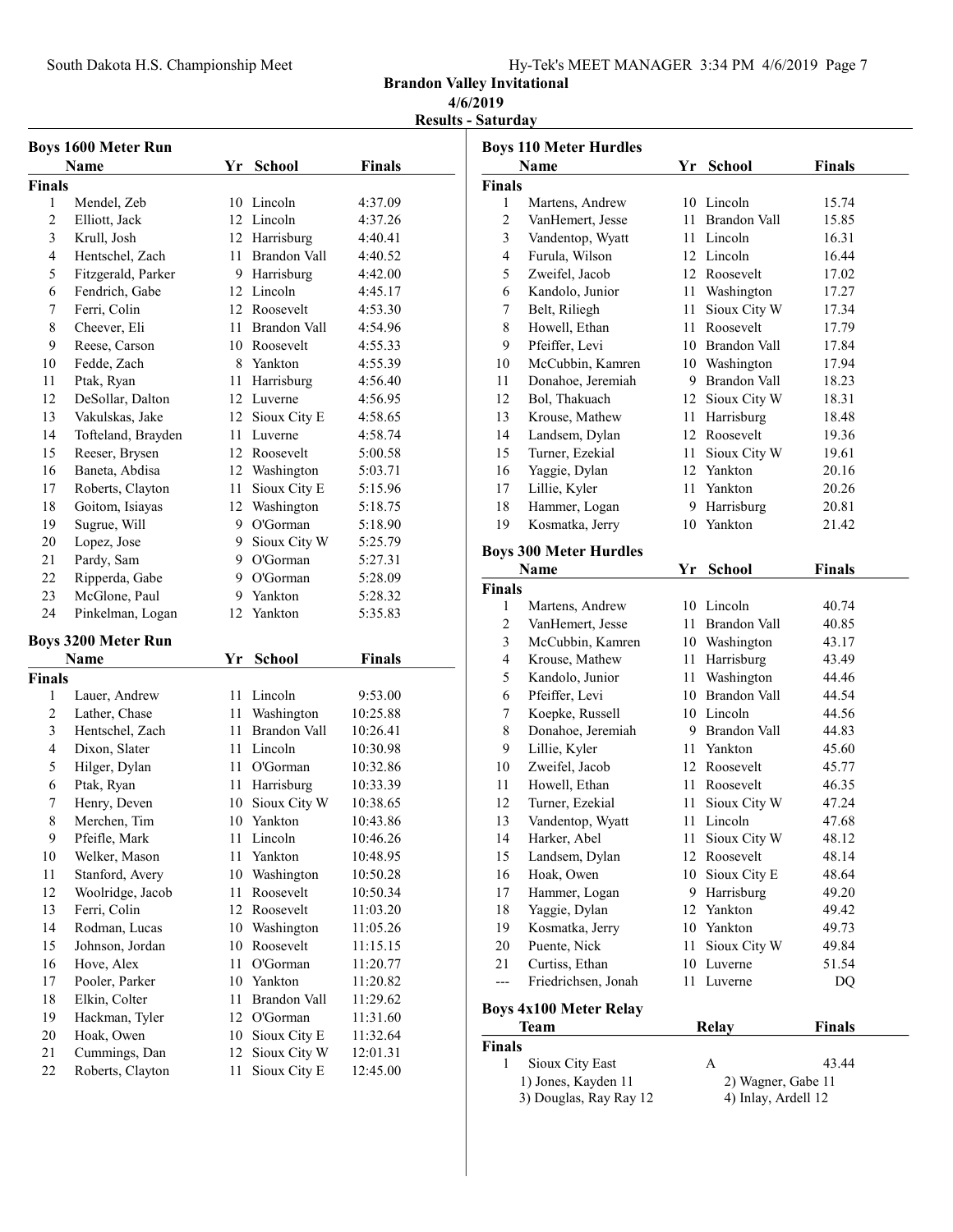Brandon Valley Invitational 4/6/2019

### Results - Sat

### Finals ... (Boys 4x100 Meter Relay) Team Relay Finals 2 Lincoln A 44.05 1) Merkley, Hunter 11 2) Martens, Andrew 10<br>3) Shaw, Jerome 12 4) Furula, Wilson 12 3) Shaw, Jerome 12 3 44.41 Harrisburg A 1) Bahrenfuss, Carter 9 2) Henderson, Evan 10 3) Roewart, Jhei 11 4) Hamilton, Breken 11 4 Washington A 45.08 1) Freese, Nate 12 2) Thomas, Jamie 11 3) Stahl, Matt 10 4) Ladu, Zaki 12 5 45.57 O'Gorman A 1) Pujado, Andrew 12 2) Cox, Ethan 10 3) Byrd, Jacob 11 4) Bauer, Canyon 12 6 45.58 Brandon Valley A 1) Johnson, Jordan 9 2) Nemec, Joey 10 3) Mutschelknaus, Mark 10  $\overline{4}$  4) Swift, Aidan 10<br>Roosevelt  $\overline{4}$  46.00 7 Roosevelt A 1) Hughes, Joey 10 2) Kusler, Adam 11 3) Large, Tucker 10 4) VanderVelde, Kyler 10 8 Sioux City West A 47.76 1) Duax, Michael 10 2) Belt, Riliegh 11 3) Brinkman, Bryson 11 4) Harrell, Tyreek 12 9 50.33 Luverne A 1) Godines, Eduardo 10 2) Rogers, Nicholas 11<br>3) Radtke, Eli 9 4) Ortiz, Joel 12 4) Ortiz, Joel 12 --- DQ Yankton A 1) Eichacker, Ryan 11 2) Bradwisch, Ethan 9 3) Fortner, Gavin 9 4) Antrobus, Hunter 12

#### Boys 4x200 Meter Relay

|               | Team                    | Relay | <b>Finals</b>            |
|---------------|-------------------------|-------|--------------------------|
| <b>Finals</b> |                         |       |                          |
| 1             | Sioux City East         | A     | 1:30.78                  |
|               | 1) Jones, Kayden 11     |       | 2) Wagner, Gabe 11       |
|               | 3) Douglas, Ray Ray 12  |       | 4) Inlay, Ardell 12      |
| 2             | Washington              | A     | 1:34.57                  |
|               | 1) Freese, Nate 12      |       | 2) Stahl, Matt 10        |
|               | 3) Strom, Carson 10     |       | 4) Behrens, Luke 10      |
| 3             | O'Gorman                | A     | 1:34.94                  |
|               | 1) Krouse, Drew 11      |       | 2) Larson, Joe 11        |
|               | 3) Cox, Ethan 10        |       | 4) Kowalczyk, Alex 11    |
| 4             | Lincoln                 | A     | 1:35.06                  |
|               | 1) Fischer, Gavin 10    |       | 2) Blazevich, Andy 10    |
|               | 3) Barway, Sunny 11     |       | 4) Koepke, Russell 10    |
| 5             | Harrisburg              | A     | 1:36.37                  |
|               | 1) Martens, Nicholas 11 |       | 2) Palmer, Grant 10      |
|               | 3) Henderson, Evan 10   |       | 4) Boetel, Lincoln 10    |
| 6             | Luverne                 | A     | 1:38.38                  |
|               | 1) Sandbulte, Ashton 9  |       | 2) McCarthy, Jamie 9     |
|               | 3) Thone, Jordy 12      |       | 4) Dooyema, Jedidiah 12  |
| 7             | Roosevelt               | A     | 1:38.93                  |
|               | 1) Hughes, Joey 10      |       | 2) Kusler, Adam 11       |
|               | 3) Large, Tucker 10     |       | 4) VanderVelde, Kyler 10 |

| Saturday      |                                                      |              |                                            |
|---------------|------------------------------------------------------|--------------|--------------------------------------------|
| 8             | Yankton                                              | A            | 1:41.29                                    |
|               | 1) Eichacker, Ryan 11                                |              | 2) Fortner, Gavin 9                        |
|               | 3) Bradwisch, Ethan 9                                |              | 4) Antrobus, Hunter 12                     |
| 9             | Sioux City West                                      | A            | 1:42.89                                    |
|               | 1) Duax, Michael 10                                  |              | 2) Hudson, DJ 12                           |
|               | 3) Brinkman, Bryson 11                               |              | 4) Belt, Riliegh 11                        |
| $---$         | <b>Brandon Valley</b>                                | А            | DO                                         |
|               | 1) VanHemert, Jesse 11                               |              | 2) Olthoff, Carter 12                      |
|               | 3) Swift, Aidan 10                                   |              | 4) Reindl, Trey 12                         |
|               |                                                      |              |                                            |
|               | <b>Boys 4x400 Meter Relay</b>                        |              |                                            |
|               | Team                                                 | <b>Relay</b> | Finals                                     |
| <b>Finals</b> |                                                      |              |                                            |
| 1             | Lincoln                                              | A            | 3:30.01                                    |
|               | 1) Fischer, Gavin 10                                 |              | 2) Martens, Andrew 10                      |
|               | 3) Schmidt, Josh 12                                  |              | 4) Auen, Bailey 12                         |
| 2             | O'Gorman                                             | A            | 3:35.05                                    |
|               | 1) Meyer, Jackson 11                                 |              | 2) Bauer, Canyon 12                        |
|               | 3) Jones, Logan 11                                   |              | 4) Larson, Joe 11                          |
| 3             | <b>Brandon Valley</b>                                | A            | 3:38.44                                    |
|               | 1) VanHemert, Jesse 11                               |              | 2) Vigants, Austin 10                      |
|               | 3) Mashlan, Carson 10                                |              | 4) Sylliaasen, Cole 11                     |
| 4             | Washington                                           | A            | 3:39.41                                    |
|               | 1) Benson, Jeremie 11                                |              | 2) Kandolo, Junior 11                      |
|               | 3) Bittner, Alex 9                                   |              | 4) Bita, Merci 11                          |
| 5             | Roosevelt                                            | A            | 3:39.44                                    |
|               |                                                      |              |                                            |
|               | 1) Dannenbring, Brady 11<br>3) Roggenbuck, Caleb 11  |              | 2) Jaimes, Diego 12<br>4) Reese, Carson 10 |
| 6             | Luverne                                              | Α            | 3:41.03                                    |
|               |                                                      |              |                                            |
|               | 1) Dooyema, Jedidiah 12<br>3) Friedrichsen, Jonah 11 |              | 2) Winter, Austin 12<br>4) Thone, Jordy 12 |
| 7             | Sioux City East                                      | A            | 3:45.81                                    |
|               |                                                      |              |                                            |
|               | 1) Breyfogle, Ethan 10<br>3) East, Colby 11          |              | 2) Shaputis, Ben 10                        |
| 8             | Yankton                                              | A            | 4) Douglas, Ray Ray 12<br>3:47.44          |
|               |                                                      |              |                                            |
|               | 1) Rumsey, Cole 11                                   |              | 2) Cap, Justin 12                          |
|               | 3) Frick, Austin 10                                  |              | 4) Eichacker, Ryan 11<br>3:49.27           |
| 9             | Harrisburg                                           | Α            |                                            |
|               | 1) Menke, Sam 11                                     |              | 2) Wipf, Nick 12                           |
|               | 3) Palmer, Grant 10                                  |              | 4) Schweitzer, Owen 11                     |
|               | Sioux City West                                      | A            | DQ                                         |
|               | 1) Surber, Auston 12                                 |              | 2) Turner, Ezekial 11                      |
|               | 3) Harker, Abel 11                                   |              | 4) Hudson, DJ 12                           |
|               | <b>Boys 4x800 Meter Relay</b>                        |              |                                            |
|               | Team                                                 | Relay        | Finals                                     |
| Finals        |                                                      |              |                                            |
|               |                                                      |              |                                            |

| ıals         |                          |   |                        |
|--------------|--------------------------|---|------------------------|
|              | Lincoln                  | A | 8:19.09                |
|              | 1) Lauer, Andrew 11      |   | 2) Elliott, Jack 12    |
|              | 3) Schroeder, Ryan 12    |   | 4) Elliott, Sam 12     |
| 2            | Brandon Valley           | A | 8:30.30                |
|              | 1) Mashlan, Carson 10    |   | 2) Sylliaasen, Cole 11 |
|              | 3) Cheever, Eli 11       |   | 4) Vigants, Austin 10  |
| $\mathbf{3}$ | Roosevelt                | А | 8:34.49                |
|              | 1) Dannenbring, Brady 11 |   | 2) Jaimes, Diego 12    |
|              | 3) Roggenbuck, Caleb 11  |   | 4) Reese, Carson 10    |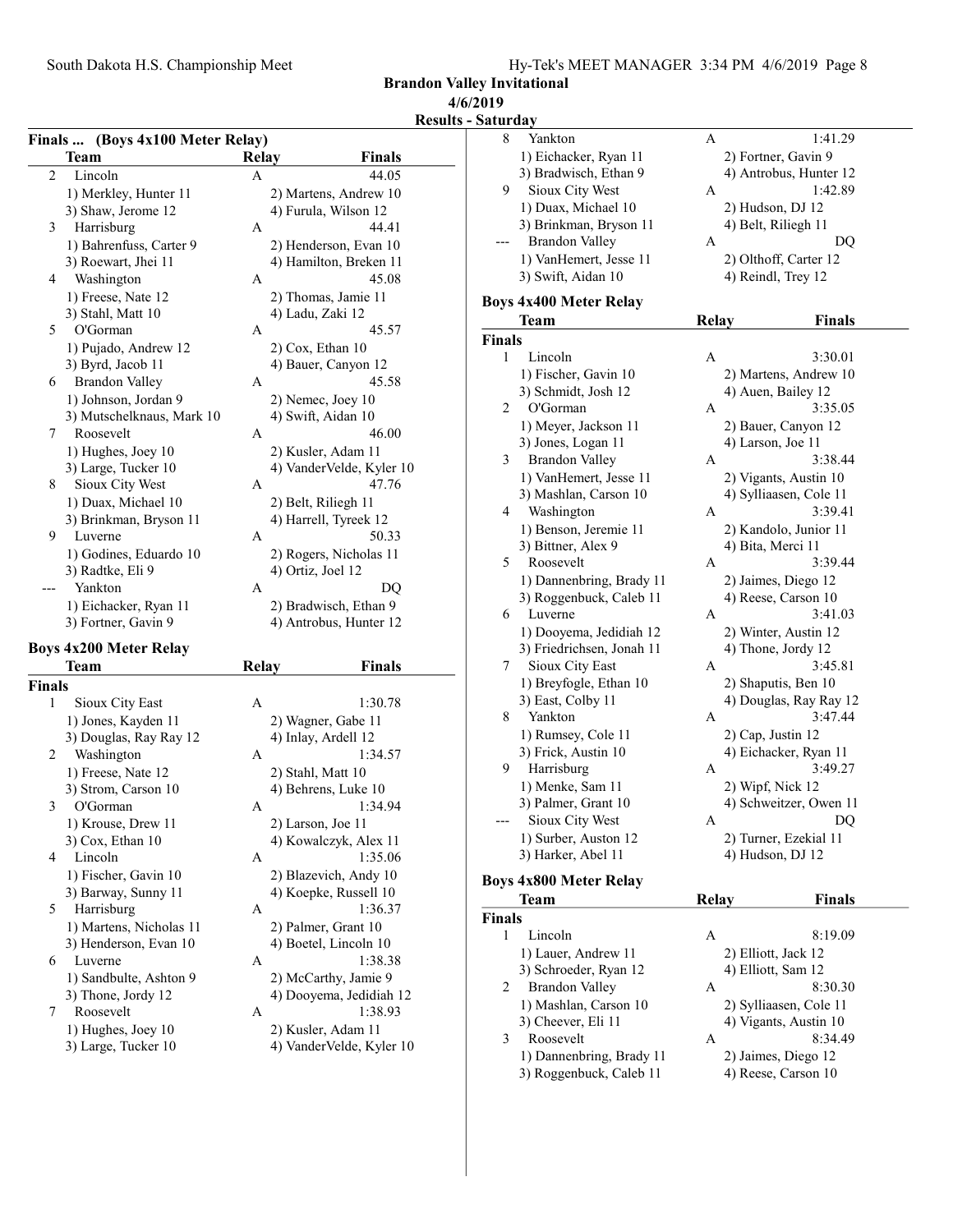Brandon Valley Invitational 4/6/2019

### Results - Saturday

|                | Finals  (Boys 4x800 Meter Relay) |                      |                         |                      |                           |  |
|----------------|----------------------------------|----------------------|-------------------------|----------------------|---------------------------|--|
|                | Team                             |                      | <b>Relay</b>            |                      | <b>Finals</b>             |  |
| 4              | Yankton                          |                      | A                       |                      | 8:47.43                   |  |
|                | 1) Rumsey, Cole 11               |                      |                         | 2) Frick, Austin 10  |                           |  |
|                | 3) Pavlish, Will 9               |                      |                         | 4) Cap, Justin 12    |                           |  |
| 5              | Luverne                          |                      | А                       |                      | 8:53.96                   |  |
|                | 1) Winter, Austin 12             |                      |                         | 2) Thone, Jordy 12   |                           |  |
|                | 3) DeSollar, Dalton 12           |                      |                         |                      | 4) Tofteland, Brayden 11  |  |
| 6              | Sioux City East                  |                      | А                       |                      | 8:54.91                   |  |
|                | 1) Burge, Ethan 10               |                      |                         |                      | 2) Crawford, Ryan 10      |  |
|                | 3) East, Colby 11                |                      |                         | 4) Campbell, Ryan 9  |                           |  |
| 7              | Washington                       |                      | A                       |                      | 9:04.96                   |  |
|                |                                  |                      |                         | 2) Baneta, Abdisa 12 |                           |  |
|                | 1) Bita, Merci 11                |                      |                         |                      |                           |  |
| 8              | 3) Breidenbach, Alex 12          |                      |                         | 4) Gide, Dan 10      | 9:33.20                   |  |
|                | Sioux City West                  |                      | A                       |                      |                           |  |
|                | 1) Johnson, Jacob 9              |                      |                         |                      | 2) Counterman, Matthew 10 |  |
|                | 3) Henry, Deven 10               |                      |                         | 4) Frazier, Davis 10 |                           |  |
|                | <b>Boys 1600 Sprint Medley</b>   |                      |                         |                      |                           |  |
|                | Team                             |                      | <b>Relay</b>            |                      | Finals                    |  |
| Finals         |                                  |                      |                         |                      |                           |  |
| 1              | Harrisburg                       |                      | A                       |                      | 3:48.11                   |  |
|                | 1) Bahrenfuss, Carter 9          |                      |                         |                      | 2) Henderson, Evan 10     |  |
|                | 3) Fitzgerald, Parker 9          |                      |                         | 4) Krull, Josh 12    |                           |  |
| 2              | Lincoln                          |                      | A                       |                      | 3:48.67                   |  |
|                | 1) Blazevich, Andy 10            |                      |                         |                      | 2) Needles, Logan 10      |  |
|                | 3) Sarbacker, Isaac 11           |                      |                         |                      | 4) Schroeder, Ryan 12     |  |
| 3              | Roosevelt                        |                      | A                       |                      | 3:49.60                   |  |
|                | 1) Hughes, Joey 10               |                      |                         | 2) Large, Tucker 10  |                           |  |
|                | 3) Dannenbring, Brady 11         |                      |                         | 4) Jaimes, Diego 12  |                           |  |
| 4              | O'Gorman                         |                      | А                       |                      | 3:51.39                   |  |
|                | 1) Pujado, Andrew 12             |                      |                         |                      | 2) Kowalczyk, Alex 11     |  |
|                | 3) Cox, Ethan 10                 |                      |                         | 4) Wilson, Brady 11  |                           |  |
| 5              | Washington                       |                      | A                       |                      | 3:58.77                   |  |
|                | 1) Strom, Carson 10              | 2) Behrens, Luke 10  |                         |                      |                           |  |
|                | 3) Bittner, Alex 9               |                      | 4) Breidenbach, Alex 12 |                      |                           |  |
| 6              | <b>Brandon Valley</b>            |                      | A                       |                      | 3:58.95                   |  |
|                | 1) Nichols, Caden 11             |                      |                         | 2) Nemec, Joey 10    |                           |  |
|                | 3) Thompson, Noah 9              |                      |                         | 4) Cheever, Eli 11   |                           |  |
| 7              | Sioux City West                  |                      | A                       |                      | 4:03.58                   |  |
|                | 1) Belt, Riliegh 11              |                      |                         | 2) Hudson, DJ 12     |                           |  |
|                | 3) Harker, Abel 11               |                      |                         | 4) Surber, Auston 12 |                           |  |
| 8              | Sioux City East                  |                      | А                       |                      | 4:07.52                   |  |
|                | 1) Knudsen, Kage 10              |                      |                         | 2) Shaputis, Ben 10  |                           |  |
|                | 3) Breyfogle, Ethan 10           | 4) Crawford, Ryan 10 |                         |                      |                           |  |
| 9              | Yankton                          |                      | А                       |                      | 4:08.77                   |  |
|                | 1) Bruder, Reggie 10             |                      |                         |                      | 2) LaFave, Thomas 11      |  |
|                | 3) Herrbolt, Sam 11              |                      |                         | 4) Pavlish, Will 9   |                           |  |
|                | Boys High Jump                   |                      |                         |                      |                           |  |
| Name           |                                  | Yr                   | School                  |                      | <b>Finals</b>             |  |
| Finals         |                                  |                      |                         |                      |                           |  |
| 1              | Redd, Sharif                     | 11                   |                         | Washington           | 6-03.00                   |  |
| $\overline{c}$ | Mors, Matthew                    | 10                   | Yankton                 |                      | J6-03.00                  |  |
| $\mathfrak{Z}$ | Kleinwolterink, Kya              | 11                   | Harrisburg              |                      | 6-01.00                   |  |
| $\overline{4}$ | Popkes, Nathan                   | 12                   | Lincoln                 |                      | 5-11.00                   |  |
|                |                                  |                      |                         |                      |                           |  |

| 5              | Olthoff, Carter        | 12     | Brandon Vall        | J5-11.00      |  |
|----------------|------------------------|--------|---------------------|---------------|--|
| 6              | Lynch, Joe             | 10     | O'Gorman            | 5-09.00       |  |
| 7              | McCann, Ty             | 11     | <b>Brandon Vall</b> | J5-09.00      |  |
| 8              | Jaros, Jared           |        | 12 Lincoln          | 5-07.00       |  |
| 9              | Boetel, Lincoln        |        | 10 Harrisburg       | 5-05.00       |  |
| 9              | Struck, Manny          | 9.     | O'Gorman            | 5-05.00       |  |
| 9              | Niyonshuti, Patrick    | 12     | Roosevelt           | 5-05.00       |  |
| 9              | Johnson, Presley       | 10     | Roosevelt           | 5-05.00       |  |
| 13             | Feterl, Jayden         | 10     | Washington          | 5-03.00       |  |
| 13             | McManus, Mason         | 9      | <b>Brandon Vall</b> | 5-03.00       |  |
| 13             | Ramm, Logan            | 10     | Washington          | 5-03.00       |  |
| 13             | Muirhead, Hayden       | 10     | O'Gorman            | 5-03.00       |  |
| 13             | Ladd, Kesean           | 11     | Lincoln             | 5-03.00       |  |
| 13             | Friedrichsen, Jonah    | 11     | Luverne             | 5-03.00       |  |
| $---$          | Lindner, Chase         | 10     | Harrisburg          | NH            |  |
| ---            | Hoak, Owen             | 10     | Sioux City E        | NH            |  |
| ---            | Gokie, Joe             | 9      | Yankton             | NH            |  |
| ---            | Borchers, Vance        | 9      | Roosevelt           | NH            |  |
| ---            | Raab, Max              | 10     | Yankton             | NH            |  |
|                |                        |        |                     |               |  |
|                | <b>Boys Pole Vault</b> |        |                     |               |  |
|                | Name                   | Yr     | <b>School</b>       | <b>Finals</b> |  |
| <b>Finals</b>  |                        |        |                     |               |  |
| 1              | Tellinghuisen, Ethan   | 12     | Brandon Vall        | 13-06.00      |  |
| 2              | Clausen, Tycho         | 12     | O'Gorman            | 12-06.00      |  |
| 3              | Moon, Nathan           | 11     | Roosevelt           | 12-00.00      |  |
| $\overline{4}$ | Kramer, Brandon        | 12     | Lincoln             | J12-00.00     |  |
| 5              | Turuk, Guguk           | 12     | Washington          | J12-00.00     |  |
| 6              | Dooyema, Jedidiah      | 12     | Luverne             | 11-06.00      |  |
| 7              | Beavers, Beau          |        | 10 O'Gorman         | 11-00.00      |  |
| 8              | Lacey, Ethan           |        | 10 Brandon Vall     | 10-06.00      |  |
| 9              | Westcott, Tyler        | 10     | Brandon Vall        | J10-06.00     |  |
| 10             | Cutler, Jared          | 10     | Yankton             | J10-06.00     |  |
| ---            | Radtke, Eli            | 9      | Luverne             | NH            |  |
| ---            | Treadway, Braedon      | 12     | Lincoln             | NH            |  |
| ---            | Neu, Johnny            | 12     | Yankton             | NH            |  |
| ---            | Decesare, Tyler        | 10     | Luverne             | NH            |  |
| ---            | Sorensen, Austin       | 12     | Lincoln             | NH            |  |
| ---            | Ford, Noah             |        | 9 Harrisburg        | NH            |  |
| ---            | Cutler, Garrett        | $10\,$ | Yankton             | NH            |  |
|                |                        |        |                     |               |  |
|                | <b>Boys Long Jump</b>  |        |                     |               |  |
|                | Name                   | Yr     | <b>School</b>       | <b>Finals</b> |  |
| <b>Finals</b>  |                        |        |                     |               |  |
| 1              | Merkley, Hunter        | 11     | Lincoln             | 22-11.25      |  |
| 2              | Redd, Sharif           | 11     | Washington          | 21-11.25      |  |
| 3              | Kandolo, Junior        | 11     | Washington          | 20-10.50      |  |
| 4              | Inlay, Ardell          | 12     | Sioux City E        | 20-09.75      |  |
| 5              | Mors, Matthew          | 10     | Yankton             | 20-09.00      |  |
| 6              | Johnson, Michael       | 10     | Washington          | 20-08.00      |  |
|                |                        |        |                     |               |  |
| 7              | Kayee, Leo             | 11     | Lincoln             | 20-05.25      |  |
| 8              | Pavelko, Conor         |        | 10 O'Gorman         | 20-01.50      |  |
| 9              | Kleinwolterink, Kya    | 11     | Harrisburg          | 19-10.00      |  |
| 10             | Byrd, Jacob            | 11     | O'Gorman            | 19-07.00      |  |
| 11             | Jaros, Jared           |        | 12 Lincoln          | 19-05.75      |  |
| 12             | Chear, Hunter          |        | 12 Harrisburg       | 19-05.50      |  |